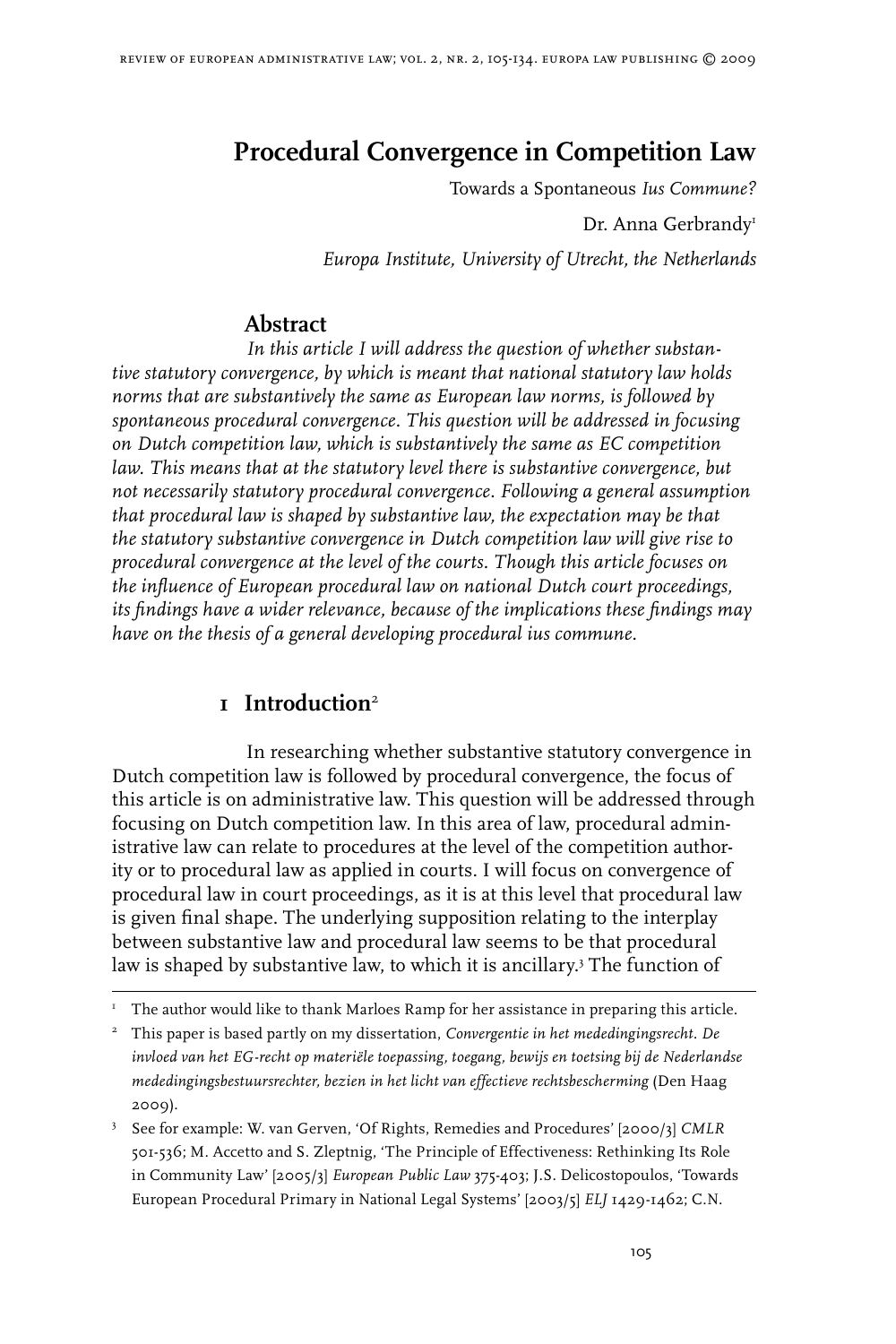procedural rules is to enable claims that are based on substantive law to be adjudicated. Though procedural law in itself can lay claim to legitimacy,<sup>4</sup> it is its ancillary nature that shapes this expectation of adaptability.

The focus of this article is administrative competition law. In this area of law, procedural administrative law can relate to procedures at the level of the competition authority or to procedural law as it is applied in courts. I will focus on convergence of procedural law in court proceedings. Following this general assumption relating to the ancillary nature of procedural law the expectation arises that at the level of the national administrative competition courts, the statutory substantive convergence in Dutch competition law will shape procedural judicial convergence.

#### *Outline*

The article is structured as follows: first I will introduce the Dutch Competition Law Act and sketch how judicial review is structured in this area of administrative law (par. 2). Then I will briefly discuss ways in which procedural convergence may be shaped, after having introduced the concept of convergence in a slightly more rigorous manner than this introduction allows (par. 3). In paragraph  $\alpha$ , I will discuss some examples of Dutch administrative competition law where substantive convergence is indeed followed by procedural convergence: the examples relate to standing rights for the competition complainant and evidentiary rules relating to a presumption of proof. In the concluding paragraph (par. 5), I will return to the question of whether or not a spontaneous bottom-up convergence in administrative competition law – a procedural *ius commune*in this area *–* may be taking shape and if interferences can be drawn that relate to a wider picture of the shaping of a spontaneous procedural *ius commune*.

## **2 Dutch Competition Law and the Decentralised Application of EC Competition Law**

*Transplants and bypasses in the Competition Act* The Dutch Competition Law Act (the *Mededingingswet,* hereinafter the Competition Act) came into force in 1998 and contains substan-

Kakouris, 'Do the Member States Possess Judicial Procedural "Autonomy?" [1997/6] *CMLR*  1389-1412; T. Eilmansberger, 'The Relationship between Rights and Remedies in EC Law: In search of the Missing Link' [2004/5] *CMLR* 1199-1246, and more fundamentally, R.G. Bone, *Making Effective Rules: the Need for Procedure Theory* (Boston 2009), at http://www. bu.edu/law/faculty/scholarship/workingpapers.

See S. Hampshire, *Justice is Conflict* (Princeton/Oxford 1999); C. Jetzlsperger, *Legitimacy Through Jurisprudence? The Impact of the European Court of Justice on the Legitimacy of the European Union* (Florence 2003), at p. 30-32.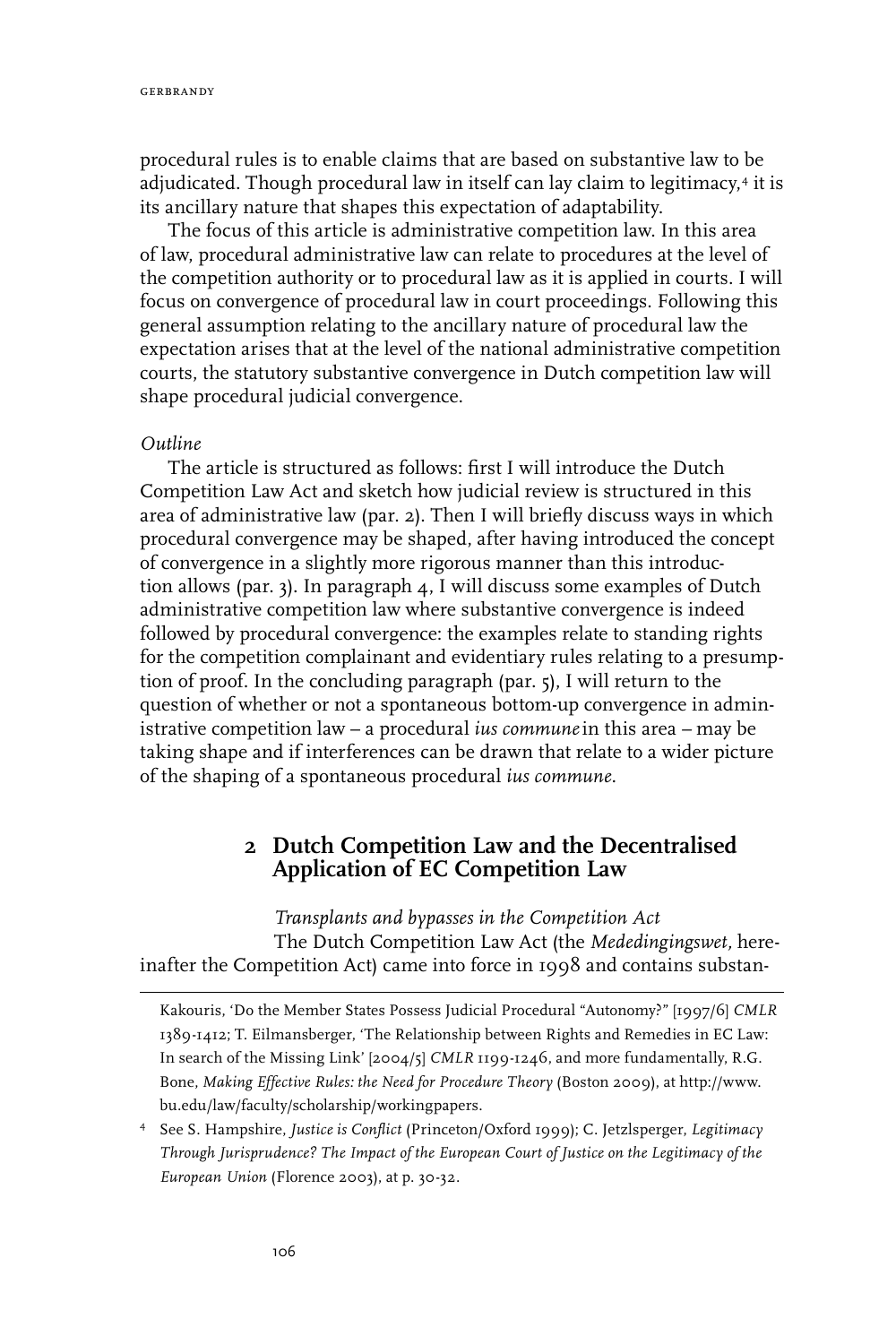tive provisions which are legal transplants of substantive provisions of EC competition law. A legal transplant, as is well known, means the transposition of a 'foreign' concept, doctrine or legal construction into another legal system.<sup>5</sup> In this way the provisions on the prohibition of anticompetitive agreements, $6$  the prohibition of abuse of a dominant position, $7$  and both the idea of *ex ante* review of concentrations and the substantive standard applied to the review thereof, $8$  have been laid down in the national Competition Act. Of course, these provisions relate to competition on the Dutch market or parts thereof, instead of – as the European provisions do – relating to the common market, or parts thereof. The Competition Act also contains some transplants of procedural concepts. The concept of legal privilege, for example, has been incorporated in the Competition Act,<sup>9</sup> though such a concept is not widely known in other areas of Dutch administrative law.10

Apart from legal transplants, the Competition Act also contains provisions encompassing a *legal bypass*. 11 In the national Competition Act legal bypasses hold a *direct* reference to concepts in European competition law.12 This use of legal bypasses means that the interpretation of these concepts by the European Court of Justice (also: ECJ) is also the leading interpretation for the understanding of these concepts contained in the national act. Any change in interpretation by the ECJ is directly applicable in the national context in which the Competition Act is applied, *without* there being an obligation in European law to do so. This follows from the national statutory

- Article 6, par. 1 Competition Act is a transplantation of Article 81 par 1 EC.
- Article 24 Competition Act contains the transplantation of Article 82 EC.
- Articles 26 to 49 Competition Act contain the provisions on *ex ante* merger control in which the concepts of EC merger control have been transplanted. These provisions, however, are less an exact copy of the EC merger control regulation than are the provisions on anticompetitive agreements and abuse of dominance.
- <sup>9</sup> See Article 51 Competition Act.
- <sup>10</sup> As can be read in the Preparatory Works, its inclusion in the Competition Act is based primarily on the wish of the legislator to bring protection in line with the protection afforded by the ECJ.
- $11$  I have coined the term 'legal bypass' in my dissertation (Gerbrandy 2009, at p. 66), to keep in line with the medical-biological metaphors of transplants, fertilization and cross-fertilization, used in literature pertaining to this subject.
- $12$  For example, Article 1, under f Competition Act provides that an 'undertaking' is defined as 'undertaking as meant in Article 81, par. 1, EC'.

On legal transplants see: O. Kahn-Freund, 'On Uses and Misuses of Comparative Law' [1974/37] *Modern Law Review* 1-27 and A. Watson, *Legal Transplants: An Approach to Comparative Law* (Edinburgh 1974), who hold diametrically opposed positions relating to the value of legal transplants. See for a synthesis: J. Bell, 'Mechanisms for Cross-Fertilisation of Administrative Law in Europe', in *New Directions in European Public Law* (Oxford 1998), 147-168.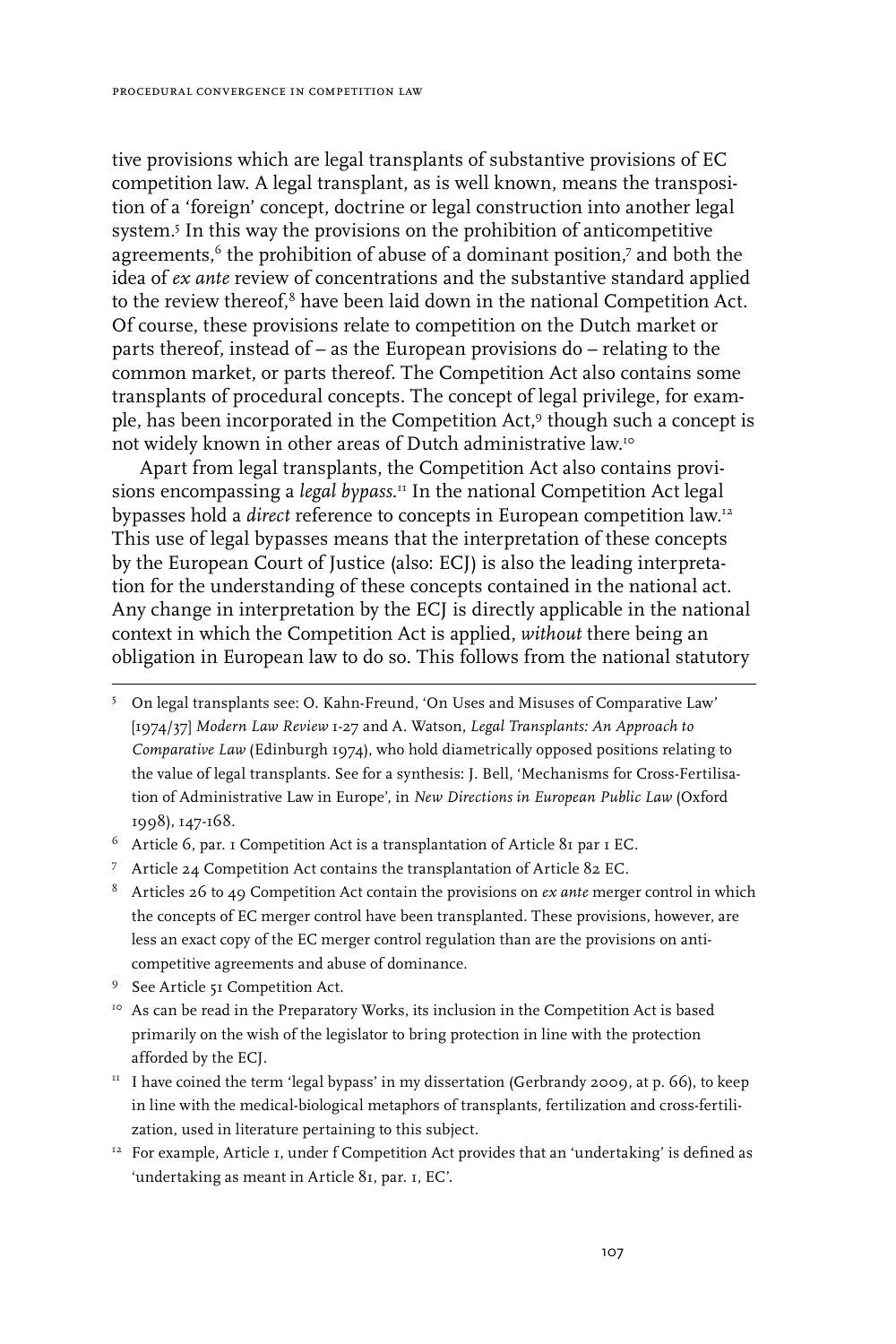legal bypass itself, not from European competition law. For legal transplants of the central substantive provisions of competition law, of course, a general *expectation* of courts following the legal interpretation by the ECJ of the legally transplanted provisions may be the fundament on which statutory substantive convergence is built, but this interpretation of the transplanted provision is theoretically in the autonomous hands of the national judiciary: there is no obligation, either in the national statutory law or in European law. Scholars of legal transplants in general warn that a transplanted provision will probably be interpreted differently than its original conception would lead one to expect.<sup>13</sup> Such a general expectation, however, does not take into account the specific circumstances of competition law (in the member states, at least). In competition law the national competition law provisions are supplemented by EC competition law (or the other way around), $^{14}$  to which it is usually intimately connected, at least substantively. In addition, EC competition law has to be applied at the national level, both by courts and competition authorities, following Regulation 1/2003. 15 It can logically be expected that this intimate connection between substantive national competition law and substantive European competition law will not lead so much to a divergent substantive interpretation but rather to an 'old-fashioned' kind of legal transplant.<sup>16</sup>

### *Organisation*

The Netherlands' Competition Authority (de *Nederlandse Mededingingsautoriteit,* here also referred to as Competition Authority), is the competition authority to whom the public enforcement of the Competition Act is entrusted. Its decisions, which are of an administrative nature, can be reviewed by the district court of Rotterdam in first instance, and the Trade

<sup>&</sup>lt;sup>13</sup> See for example G. Teubner, *The Europeanisation of Law: The Legal Effects of European Integration* (Oxford/Portland Oregon 2000), 243-68.

<sup>&</sup>lt;sup>14</sup> In the Netherlands the Competition Act was preceded by the Act on Economic Competition (*Wet Economische Mededinging)*, in which a system of *control* of cartels was laid down: cartels would (or should) be reported to the Ministry of Economic Affairs, were registered, and only prohibited under specific circumstances. This system was later complemented by some general prohibitions on certain forms of cartels, but as a system not repealed until 1998 with the entry into force of the Competition Act. Is it therefore not surprising that in such a legal environment the enforcement by the Commission of the European competition provisions came somewhat as a shock: in many of the larger cartel-cases and more serious infringements penalized by the Commission Dutch companies were involved.

<sup>&</sup>lt;sup>15</sup> Council Regulation (EC) No  $1/2003$  of 16 December 2002 on the implementation of the rules on competition laid down in Articles 81 and 82 of the Treaty, OJ L 1, 04.01.2003, p. 1-25.

 $16$  See for substantive research that underscores this expectation at least for the provisions on anti-competitive behavior and merger control in the Competition Act: Gerbrandy 2009.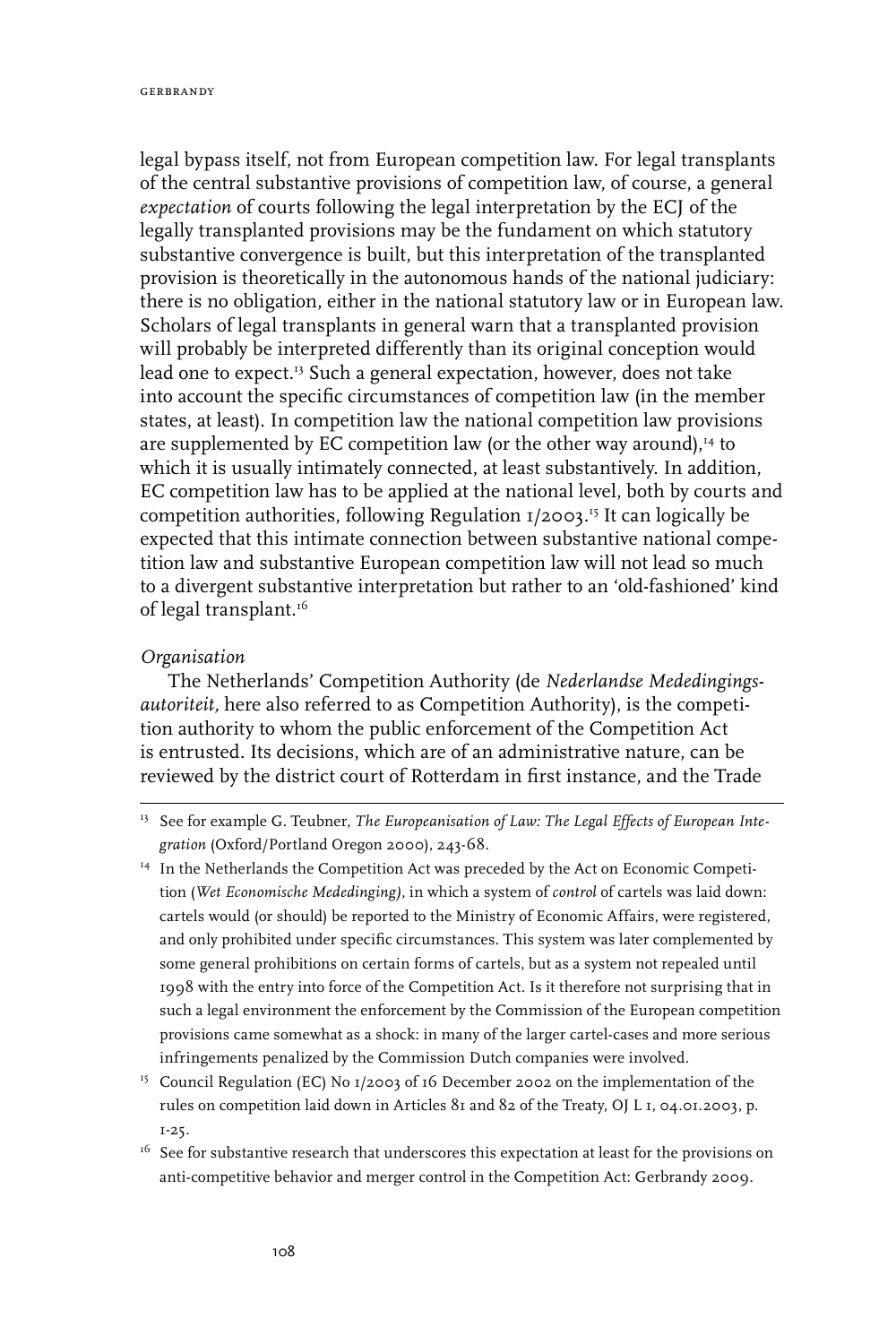and Industry Appeals Tribunal in appeal (the *College van Beroep voor het bedrijfsleven*: the Appeals Tribunal). The appointment of the district court of Rotterdam as the *only* district court to have jurisdiction relating to decisions of the Competition Authority means that it is appointed as a *specialised* court. The appellate court, the Appeals Tribunal, was already a specialised administrative court in areas of economic law, and has been appointed as appellate instance for competition cases. Together they are the administrative competition courts. In contrast to the powers of judicial review of the ECJ, which in direct appeals in competition cases is the appellate court to judgments of the Court of First Instance (also: CFI), but has jurisdiction limited to questions of law, the powers of judicial review for the Appeals Tribunal are not limited to questions of law.

The Competition Authority is also entrusted with the decentralised enforcement of EC-competition law. Its powers to do so are based on the national Competition Act and on Regulation 1/2003. This regulation, as is well known, contains an *obligation* to apply EC competition rules (Articles 81 and 82 EC) in conjunction with national competition rules, when the EC provisions are applicable.17 This means that judicial review of decisions in which *both* national and community law is applied, is also in the hands of the district court of Rotterdam and the Appeals Tribunal.

Rules governing administrative procedures are laid down in national law. The Dutch procedural rules, rules of *national administrative law*, can be found mostly in the General Administrative Law Act (the *Algemene wet bestuursrecht*: the Gala). The Competition Act also contains some provisions of a procedural nature. The Gala lays down the general principles pertaining to decisions, the obligation for the administrative authority to balance the interests concerned, and the obligation to give sound grounds for a decision. The Gala also contains provisions relating to access to court and some procedural rules on court proceedings generally. When applying EC-law on a national level – in decentralised enforcement of EC competition law – of course these provisions of national administrative law also govern administrative procedures, both before the Competition Authority and before the competition courts. The general rule on *procedural autonomy* applies equally in competition law cases as elsewhere in European law. This well known principle of European law provides that as far as there are no harmonising measures, rights deriving from EC-provisions are to be upheld and applied in a national procedural environment.18 Equally well-known will be that this national procedural competence is limited – or even non-existent, according to some $19 - by$  the rules flowing from the principle of effectiveness, or effec-

<sup>&</sup>lt;sup>17</sup> Article 3, Regulation 1/2003.

 $18$  On procedural autonomy see for example: Van Gerven 2000 and literature in note 3.

<sup>&</sup>lt;sup>19</sup> Most notably the position taken by Kakouris 1997.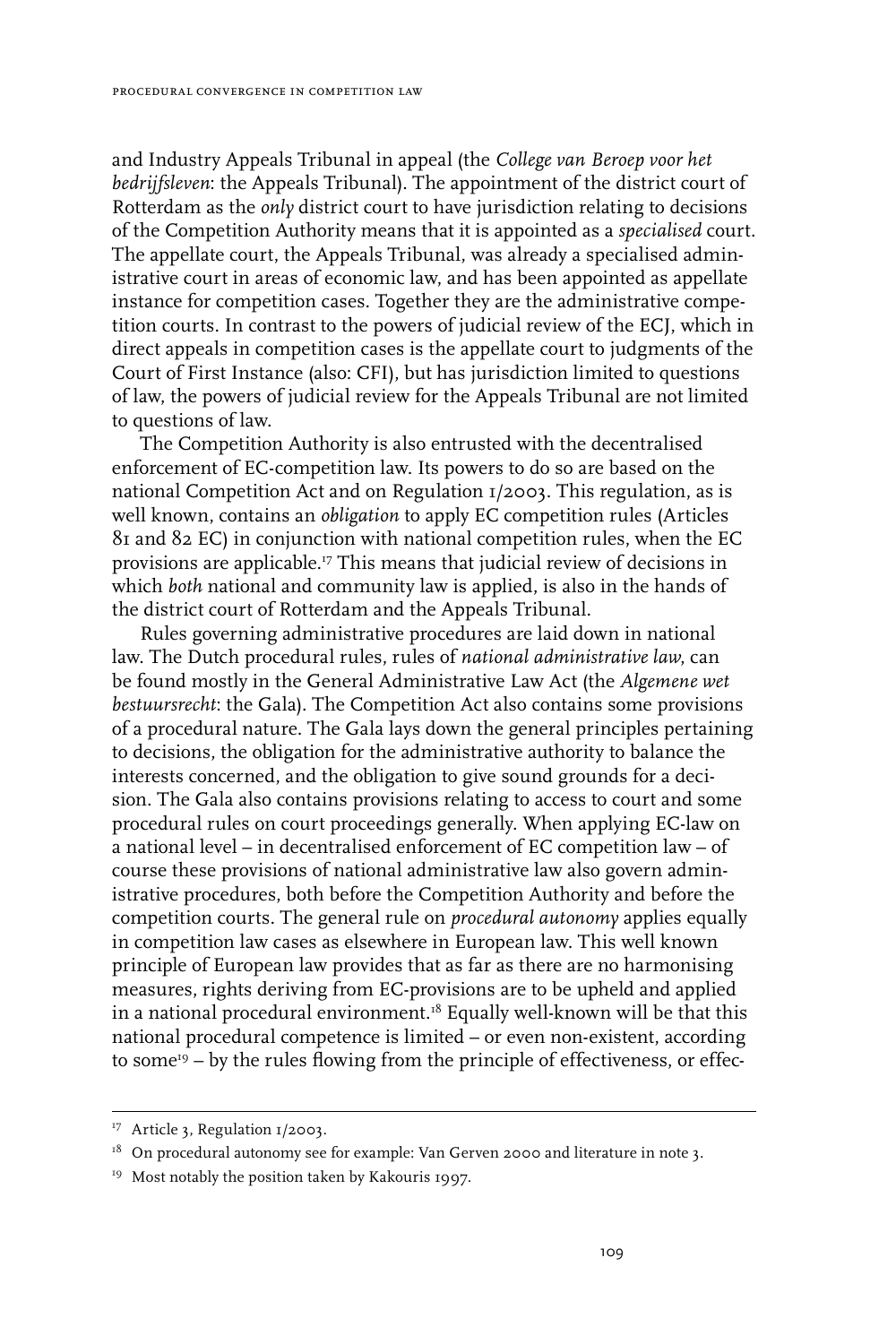tive judicial protection.<sup>20</sup> The requirements that flow from these principles must always be met when EC-law is at stake. Thus, the *minimum* requirements of equivalence and effectiveness must be taken into account when the national competition authority and the national competition courts enforce and apply European competition law.21 Also, from the principle of effective judicial protection may flow a *positive* obligation to provide remedies, even remedies that as yet do not exist in national law.22 Of course, these general requirements already lead to some form of European-wide convergence in procedural law, the issue to turn to in the next section.

## **3 Convergence**

The concept of convergence is used in many disciplines, ranging from mathematics to plate tectonics, and in telecommunication.<sup>23</sup> In a *legal* environment it means that legal systems, legal concepts or legal constructions are growing to be more alike. In European law, the concept of convergence is very much linked to the concept of a European *ius commune*, for example (and in this article), in administrative law. There seems to be a

- <sup>21</sup> Case law on these points includes (but is not limited to) the following Cases:  $33/76$ *Rewe-Zentalfinanz and Rewe- Zentral AG/Landwirtschaftskammer für das Saarland* [1976] ECR 1989; 45/76 *Comet BV/Produktschap voor Siergewassen* [1976] ECR 2043; C-92/89 & C-143/89 *Zuckerfabrik Süderdithmarschen AG/Hauptzollamt Itzehoe en Zuckerfabrik Soest GmbH/Hauptzollamt Paderborn* [1991] ECR I-415; C-106/89 *Marleasing/Comercial Internacional de Alimetación* [1990] ECR I-419 ; C-6/90 & C-9/90 *Francovich and Bonifaci* [1991] ECR I-5357; C-213/89 *The Queen/Secretary of State for Transport, ex parte Factortame (Factortame I)* [1990] ECR I-2433; C-48/93 & C-46/93 *Brasserie du Pecheur (Factortame III)* [1996] ECR I-1029*;* C-5/94 *The Queen/Ministry of Agriculture, Fisheries and Food, ex parte Hedley Lomas (Ireland)* [1996] ECR I-2553; C-178/94 a.o. *Dillenkofer* [1996] ECR I-4845; C-453/99 *Courage and Crehan* [2001] ECR I-6297; C-253/00 *Muñoz and Superior Fruiticola* [2002] ECR I-7289; C-13/01 *Safalero* [2003] ECR I-8679*;* C-432/05 *Unibet* [2007] ECR I-2271.
- <sup>22</sup> See Case C-432/05 *Unibet*, but earlier on this topic also W. van Gerven, 'Bridging the Gap between Community and National Laws: towards a Principle of Homogeneity in the Field of Legal Remedies?' [1995/3] *CMLR* 679-702.
- <sup>23</sup> See on any of these topics wikipedia, at www.wikipedia.org.

<sup>&</sup>lt;sup>20</sup> On this principle of EC law bookshelves full of literature have been written. See for example: J.H. Jans, R. de Lange, S. Prechal and R.J.G.M. Widdershoven, *Europeanisation of Public Law* (Groningen 2007); A. Ward, *Judicial review and the Rights of Privvate Parties in EC Law* (Oxford 2007); M. Dougan, *National Remedies before the Court of Justice: Issues of Harmonisation and Differentation* (Oxford 2004); J. Temple Lang, 'Judicial Review in European Union Law'*,* in *Liber Amicorum Lord Slynn of Hadley* (the Hague/London/Boston 2000) 235-274; R. Craufurd Smith, *Remedies for Breaches of EU Law in National Courts: Legal Variation and Selection* (Oxford 1999), 287-320.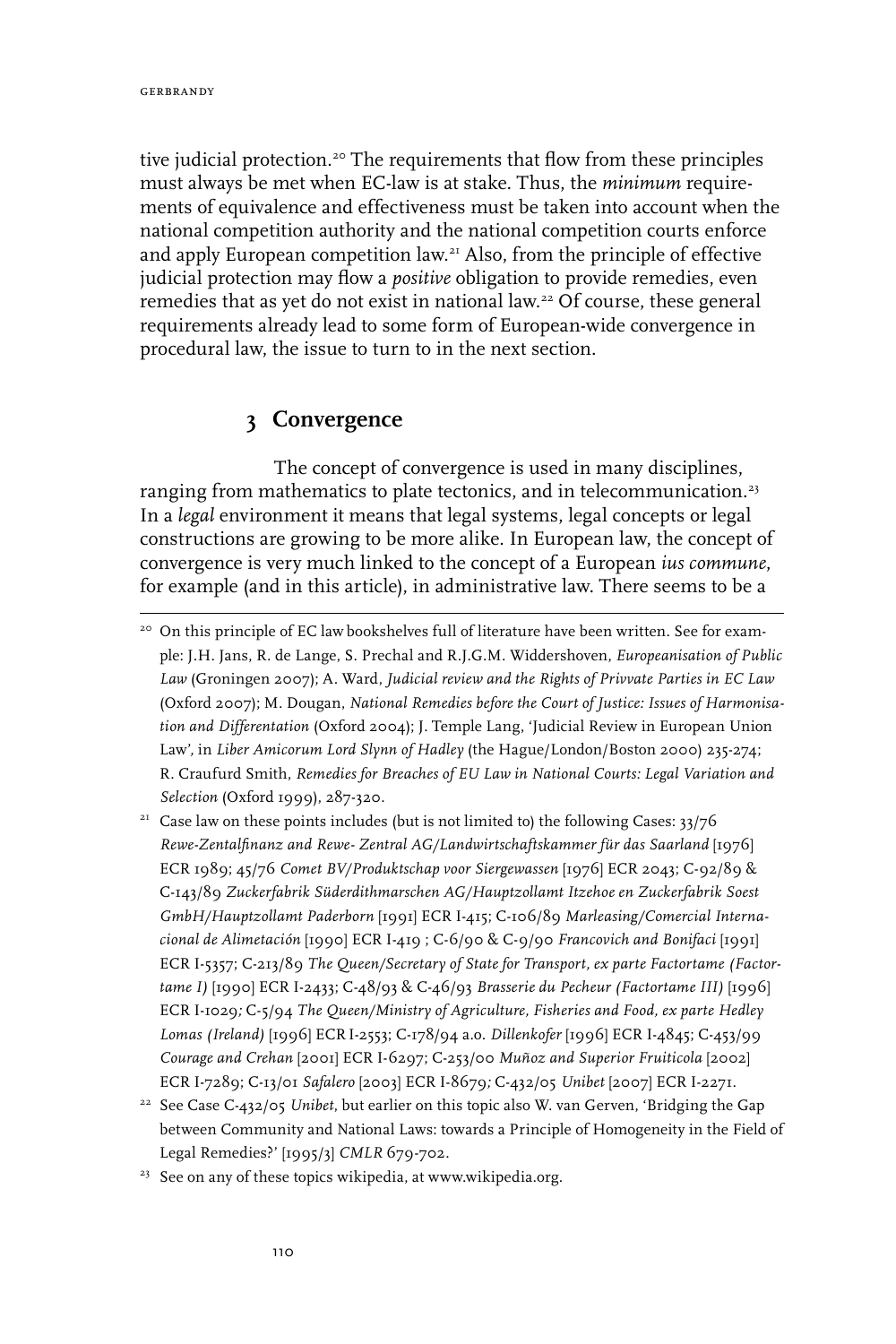fairly strong current of scholars in European administrative law advocating such a convergence towards a European *ius commune*, 24 though an anti-movement in which the idea of differentiation in an area of multi-level jurisdictions is embraced seems to have gained momentum.25 The idea of what can be coined the '*ius commune* thesis' seems to be that not only is there a factual tendency towards convergence, but also that such a convergent *ius commune* is something to be wished for, helped along, shaped, guided, and, if all else fails, to be provided for top-down by harmonisation of national procedural law.26 The question of whether or not a European administrative *ius commune* is *factually forming (on which opinions differ),<sup>27</sup> and the question of* whether such harmonisation is something to be strived for, *normatively,* is

- <sup>24</sup> See for example: Van Gerven 1995; T. Koopmans, 'European Public Law: Reality and Prospects' [1991/Spr] *Public Law* 53-63; R. Caranta, 'Judicial Protection Against Member States: A New Jus Commune Takes Shape' [1995/32] *CMLR* 703-726; C. Himsworth, 'Things Fall Apart: the Harmonisation of Community Judicial Procedural Protection Revisited' [1997/4] *ELRev.* 291-311; C. Brown, *Remedies for Breach of EC Law* (Chichester 1997); J. Schwarze, *The Europeanisation of Law: The Legal Effects of European Integration*, (Oxford/Portland Oregon 2000) 163-82.
- <sup>25</sup> See on divergence as a general value in EU-law: G. De Búrca and J. Scott, *Constitutional Change in the EU. From Uniformity to Flexibility?* (Oxford 2000); A. Ott, *The Constitution for Europe and an Enlarging Union: Unity in Diversity?* (Groningen 2005) 105-135; A. Von Bogdandy, *Principles of European Constitutional Law,* (Oxford/Portland Oregon 2006); p. 3- 52; and D. Thym, 'The Political Character of Supranational Differentation' [2006/6] *ELRev*. 781-799. On diversity in procedural law see also: C. Harlow, *The Evolution of European Law* (Oxford 1999) 261-285; and Dougan 2004. On the relationship between freedom and diversity in a philosophical sense also: I. Berlin, *Four Essays on Liberty* (London/Oxford/New York 1969).
- <sup>26</sup> Those holding to an integrationalist *ius commune* thesis clearly will have no fundamental objections to harmonisation of procedural law. On the contrary, a step towards harmonisation follows logically from the way convergence, integration and *ius commune* are viewed: see for example M. Storme, *Approximation of Judiciary Law in the European Union* (Dordrecht/Boston/London 1994); Van Gerven 1995; Caranta 1995; Brown 1997; McKendrick 2000; and Schwarze 2000. Kadelbach 2002, at p. 205, calls this approach to *ius commune* the 'federalist approach'. In this view harmonisation not only brings greater integration but may even lead to greater acceptance of further integration by EU-citizens, as put forward by Schwarze 2000, at p. 179-181.
- <sup>27</sup> Doubts are raised by P. Legrand, 'European Legal Systems are not Converging'  $[1996/t]$ *ICLQ* 52-81, who states hat the problem with the approach of the *ius commune* thesis is that it 'present[s] but a surface image of a legal system', as such studies 'indicate nothing about the deep structures of legal systems'. In that same vein: J.H. Merryman, 'On the Convergence (and Divergence) of the Civil Law and the Common Law' [1981/17] *Stan. J. Int'l L,*  357-388, at p. 379; C. Hilson, 'The Europeanisation of English Administrative Law: Judicial Review and Convergence' [2003/1] *European Public Law* 125-145, at p. 128.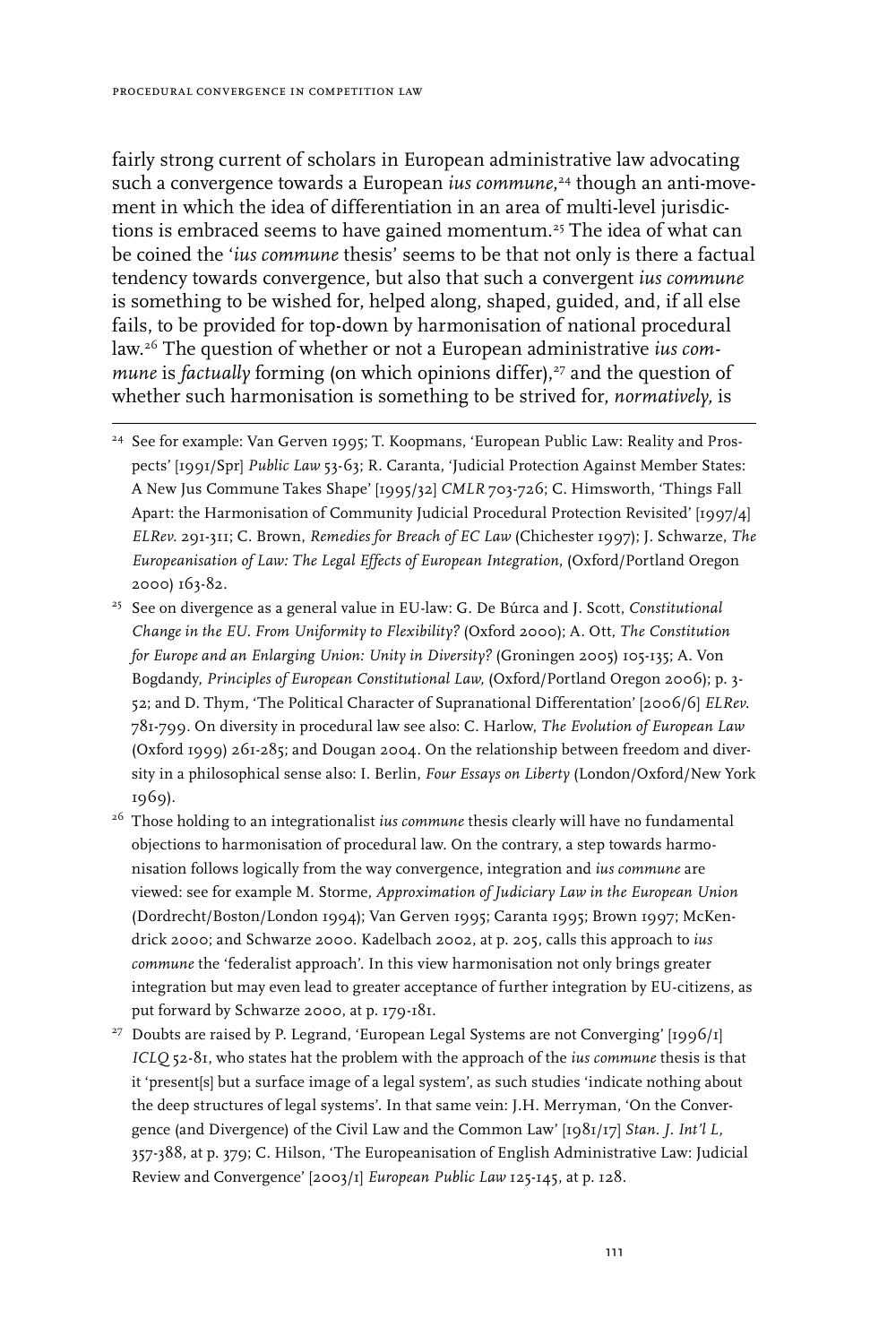often interchanged, and not always as well separated as it should be for the sake of sound argumentation. It seems that in an integrationist vision of European administrative law the dangers of *not* having a harmonised *ius commune* are ominous: not only are differing national procedural regimes a danger to a common European standard and to legal certainty, but it will lead to forum-shopping, and finally a fear that the project of European integration itself is endangered if not complemented with the integration and harmonisation of national procedural law.28 Contrary to this view it is also possible to hold the opinion that these dangers are greatly exaggerated and that member states should not be too trigger-happy to give up their own, usually fully grown and embedded national provisions.<sup>29</sup> This latter stance may be based on several ideas, for example the idea of competition between legal regimes, a fear of the European standard not being high, but merely adequate (or less), a sense of national pride, or on the idea that law and culture are inextricably linked,<sup>30</sup> even more so for areas of procedural law than in (some) areas of substantive law.<sup>31</sup>

Of course, part of the research question of this article is to see whether or not such a procedural *ius commune* is taking shape in Dutch administra-

- <sup>30</sup> See on European standards as being merely adequate: Van Gerven 2000. That law and culture are linked seems to be the leading paradigm in the EU (and also in the USA), but can be seen as either very strong or more loosely defined, see: W. Ewald, 'Comparative Jurisprudence (II): The Logic of Legal Transplants' [1995/43] *Am.J.Comp.L* 489-510; B.Z. Tamanaha, *A General Jurisprudence of Law and Society* (Oxford 2001). For a critical note on the intimacies between law and culture see M. Krygier, 'Law as Tradition' [1986/2] *Law and Philopsophy* 237-262; Legrand 1996; Bell 1998, esp. at p. 156-157; Teubner 2000; J.C. Reitz, 'Doubts About Convergence: Political Economy as an Impediment to Globalisation' [2002/12] *Transnat'lL. & Contemp. Probs.* 139-60*;* C.A. Jones, *The Evolution of European Competition Law. Whose Regulation, Which Competition?* (Cheltenham 2006).
- $3<sup>T</sup>$  See on the relationship between culture and administrative law: Bell 1998; but differently Tamanaha 2001, at p. 87-88; between culture and procedural law: Kahn-Freund 1974, at p. 20; Harlow 2000, at p. 80-81. Both areas of law are seen as more closely related to national culture than other areas of law. This would, of course, point to these areas of law being less convergence-prone. However, for substantive competition law there are pointers towards a more relaxed attitude towards foreign influences: it is relatively new law, intrinsically international, and part of economic law where the bindings between morality and law are less tightly wound. See on the development of a *lex mercatoria* for example: G. Teubner, *Global Law without a State* (Darthmouth 1997); B. De Sousa Santos and C.A. Rodríguez-Garavito, Law and Globalization from Below. Towards a Cosmopolitan Legality (Cambridge 2005), and on these points generally also Tamanaha 2001, at p. 86-87.

<sup>&</sup>lt;sup>28</sup> See e.g. McKendrick 2000; A. Arnull, 'Case note on Case C-432/05, Unibet' [2007/6] *CMLR* at p. 1779, and literature in note 25, above.

<sup>29</sup> See on Dutch administative law for example: R.J.G.M. Widdershoven, *Europees recht en het Nederlands bestuursrecht* (Alphen aan de Rijn 1996), at p. 101.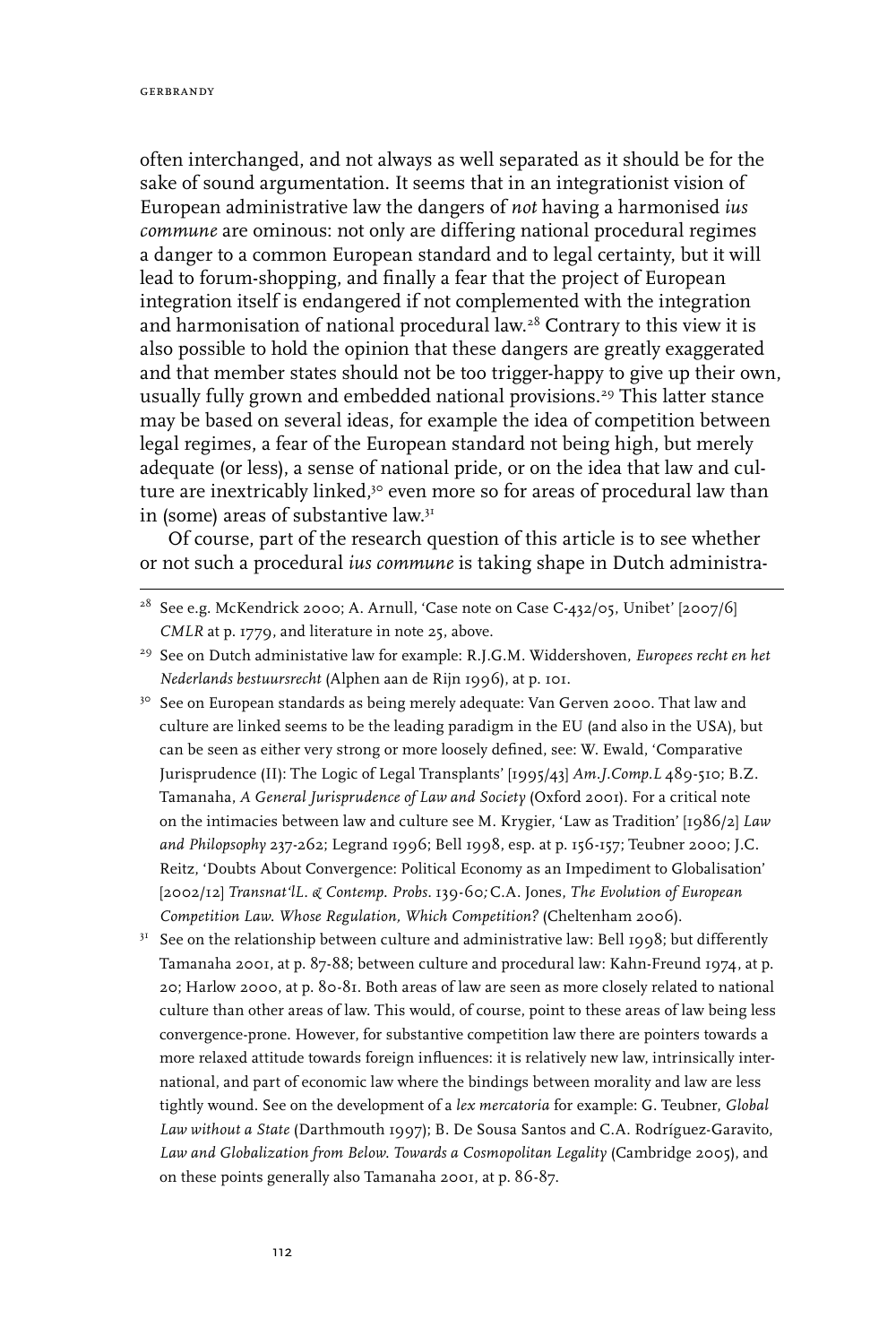tive competition law. Though this paper is limited in scope, it may provide a clue for answering the bigger question as to whether or not a *general ius commune* might be forming. I will come back to this topic in the last section of this article. However, there seem to be at least some trends leading to a *ius commune* actually taking shape, at least on a general level. One can point to the growing influence of European law on national administrative law – the widening of topics governed by European law means that less and less areas of substantive law are immune to European law, the deepening of the concept of effective judicial protection means that the conditions relating to the concept of procedural autonomy are stricter. Also, the convergence between fundamental-rights standards that can be discerned in the judgments of the Court of Justice in relation to the judgments of the European Court on Human Rights seems to give rise to a general European standard of protection.32 However, quite a chunk of administrative law, both substantive and procedural, is still outside the reach of European law.

### *Phenomenology of judicial procedural convergence*

In administrative competition law there are several ways in which procedural convergence at the level of the national courts – *judicial* convergence as opposed to *statutory* convergence – may take form. The following phenomenology of procedural convergence may be helpful in disentangling the strands of the convergence-web.

The first way in which procedural convergence may take shape has already been mentioned: through the *European law principles of effective judicial protection and effectiveness*. The requirements of equivalence and effectiveness govern procedures in which EC law is at stake. These requirements only apply directly, however, when – in relation to the subject matter of this article – the national court is applying *European* competition law. The decentralised enforcement of EC competition law means that this application of European substantive law will in administrative competition court proceedings almost always be applied *in conjunction with* national competition law: both national and European competition law provisions are applied to the case at hand simultaneously. This influence on national procedural law exerted by the general EC-law principles is *mandatory* and based directly on supranational European law. The national court, also the national competition courts, may therefore, when in doubt, ask preliminary questions to the ECJ relating to the scope of effective judicial protection. Here then, the role of the ECJ is one of a constitutional court, though of course the ECJ itself likes to stress the collegial nature of its relationship with national courts.

<sup>&</sup>lt;sup>32</sup> Bell 1998, at p. 151; C.M. Radaelli, 'Whither Europeanization? Concept Stretching and Substantive Change' [2000/4] *European Integration online Papers (EIoP)* no.8, at p. 12; and also: Delicostopoulos 2003.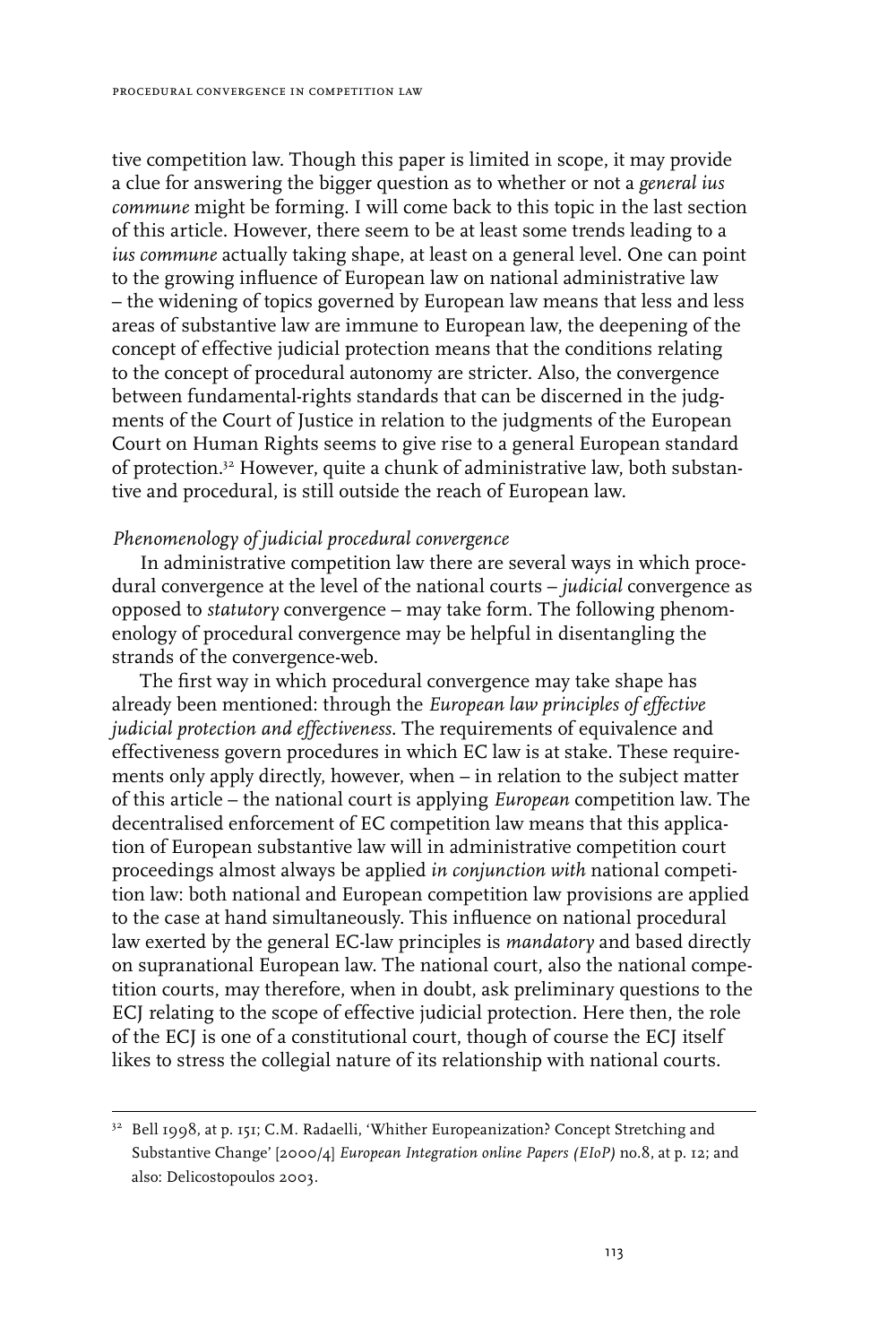gerbrandy

Secondly, if the principle of effectiveness provides the bottom-line for national procedural law-governing procedures in which rights deriving from European law are at stake, this would mean that in a procedure in which *both* national law and EC law are applied jointly – for competition law purposes substantively the same provisions – the effect of the European law principle can hardly be ignored by the national court for the 'national' part of the dispute before it. Others have already pointed out that this effect of *spill over* from the EC law principle of effectiveness to not only 'dual' procedures (where both EC law and national are applied together), but also to procedures governed only by national substantive law (procedures in which rights deriving from EC law are not at stake) is almost inevitable.33 These spill-over effects seem to be especially unavoidable in areas of law where EC law and national law are substantively linked, as in competition law.34 The spill-over effectively means that no two sets of rules will govern one dispute, nor similar disputes.35 The obligatory nature of the European law principle, setting aside or amending a national procedural provision, is extended *spontaneously* by the courts into national law.

The third form of judicial procedural convergence stems not from European law principles but flows from *national* law. Where the national Competition Act provides for statutory procedural convergence – which means that the Competition Act contains procedural rules that are based on procedural rules of European competition law – the national competition courts obviously will follow these statutory provisions. Such procedural convergence is *spontaneous* as seen from the European perspective. It is, however, *mandatory* for the national court: its obligation lies in the provisions of national law. One could say that such procedural convergence is less of a judicial nature, but clearly for the interpretation of these procedural aspects, in the Competition Act, for example, concerning legal privilege, the national court will build on the European law provisions that are the original source of the legal provision in the national Competition Act.

Fourthly, spontaneous convergence may also take place through *parallelism.* This is truly a form of *spontaneous* judicial procedural convergence. By parallelism is meant the copying by the national court of provisions, or surrounding interpretations, of European administrative law – the administrative law governing procedures at the European level at the Commission and in direct actions against decisions of the Commission – by reason of its *equivalent* place in the hierarchy of public enforcement of competition

<sup>33</sup> See on the influence of the *Factorame I*-judgment in the UK and Spain, for example: Caranta 1995; though Himsworth 2002 plays down this influence.

<sup>34</sup> See for this expectation relating to Dutch competition law: L.F.M. Verhey and N. Verheij, *De macht van de marktmeesters. Markttoetzicht in constitutioneel perspectief* (Deventer 2005).

<sup>35</sup> Van Gerven 1995, at p. 700. Also: 'two different spheres', Temple Lang 2000, at p. 262; 'two-speed justice', Bell 1998, at p. 160.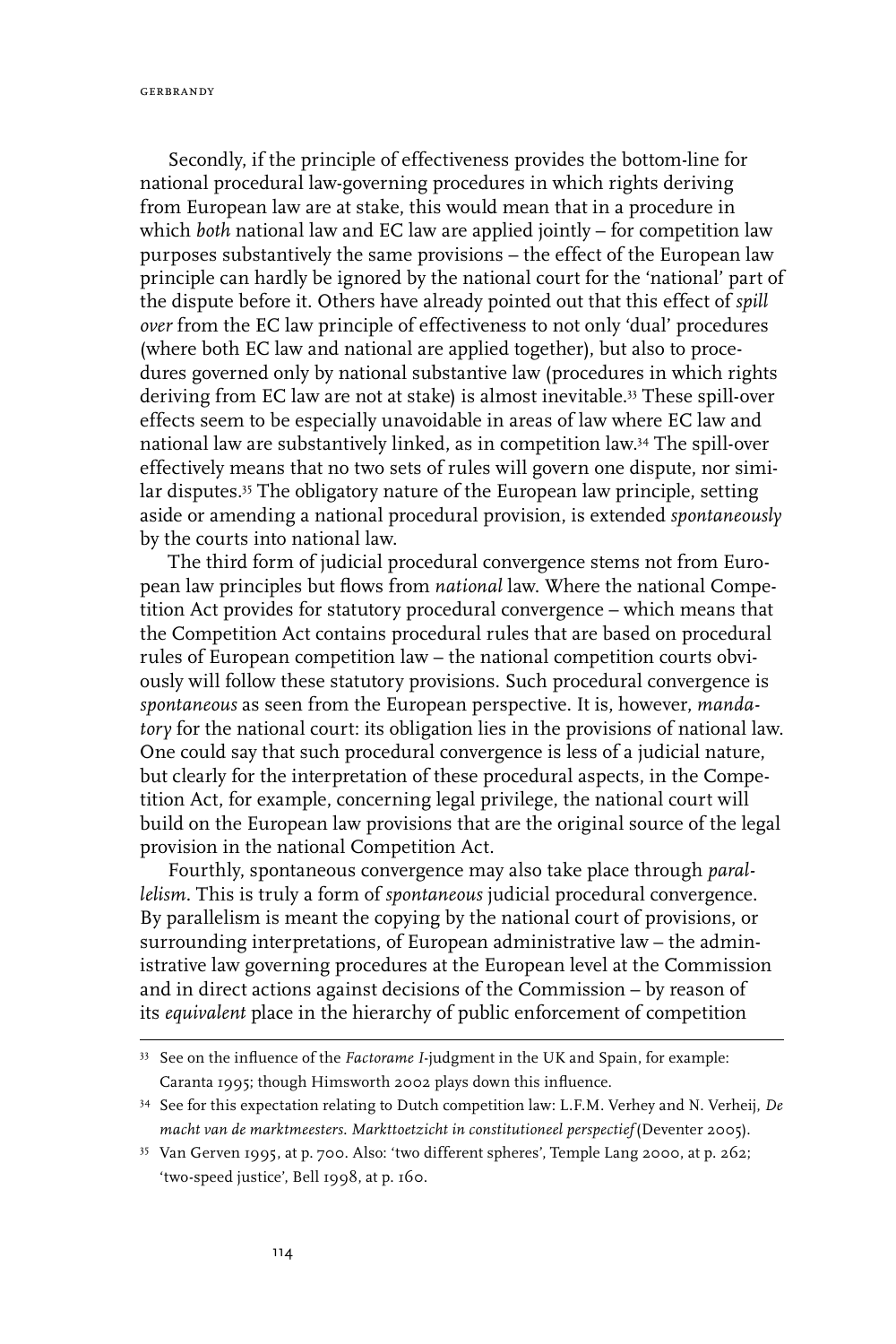law. The provisions of European administrative law can either be laid down in regulations governing the procedures at the Commission, in case-law of the ECJ, or in guidelines or other non-binding instruments of EC law. To understand this form of convergence in competition law it must be recalled that the place of the Dutch administrative competition courts is *functionally equivalent* to the place of the CFI and ECJ in relation to the Commission. In this sense, the national competition courts and the European courts are, in effect, colleagues, dealing with the same kind of competition law issues. Parallelism is therefore, at least in this article, restricted to competition law parallelism. This is not to say that competition courts may not also copy procedural rules coming from outside EC competition law cases, in which case it is sometimes called *congruence*. 36 Judicial convergence through parallelism is *spontaneous* both from the European perspective and from the national perspective, there being no obligation in either to follow or copy the European procedural rule. In this sense, if parallelism actually occurs in administrative competition law, it may be the real test for the thesis that procedural convergence will follow substantive convergence.

The last form of convergence is really not convergence at all, but *divergence*. It may be that the national court applies national procedural law, which is different from European administrative law. There is no obligation to follow European administrative law in national cases, especially as long as the case remains outside the boundaries of the principle of effective judicial protection. In competition law, these are cases that are not based on the decentralised application of EC competition rules but only based on national law. The national court may also decide *not* to follow European administrative law examples where the national statutory provisions leave a gap open for interpretation. The competition courts may freely decide not to interpret the gap in an EC-law friendly manner, but in analogy to – divergent – national procedural law. Only in cases where EC law is also applied, and the national procedural rule contravenes the principle of effective judicial protection, will the court cross the boundaries of European law.

### *B0ttom-up convergence, autonomy and the preliminary procedure*

It is clear, as noted above, that in applying national competition law, which is substantively based on EC competition law, the national court may ask for a preliminary ruling by the ECJ on the interpretation of the national act.37 However, it is less clear that where the national court *spontaneously* applies European administrative law principles in a national context

<sup>36</sup> See Widdershoven 1996, at p. 190. See also the use of the terms '*mimetism'* en '*isomorphism'* by Radaelli 2000, at p. 17. Note that parallelism and the principle of effectiveness do not necessarily lead to the *same* standard of judicial protection, as the Court of Justice may demand more from national courts than it applies in its own procedures.

<sup>37</sup> See Case C-28/95 *Leur-Bloem* [1998] ECR I-6017.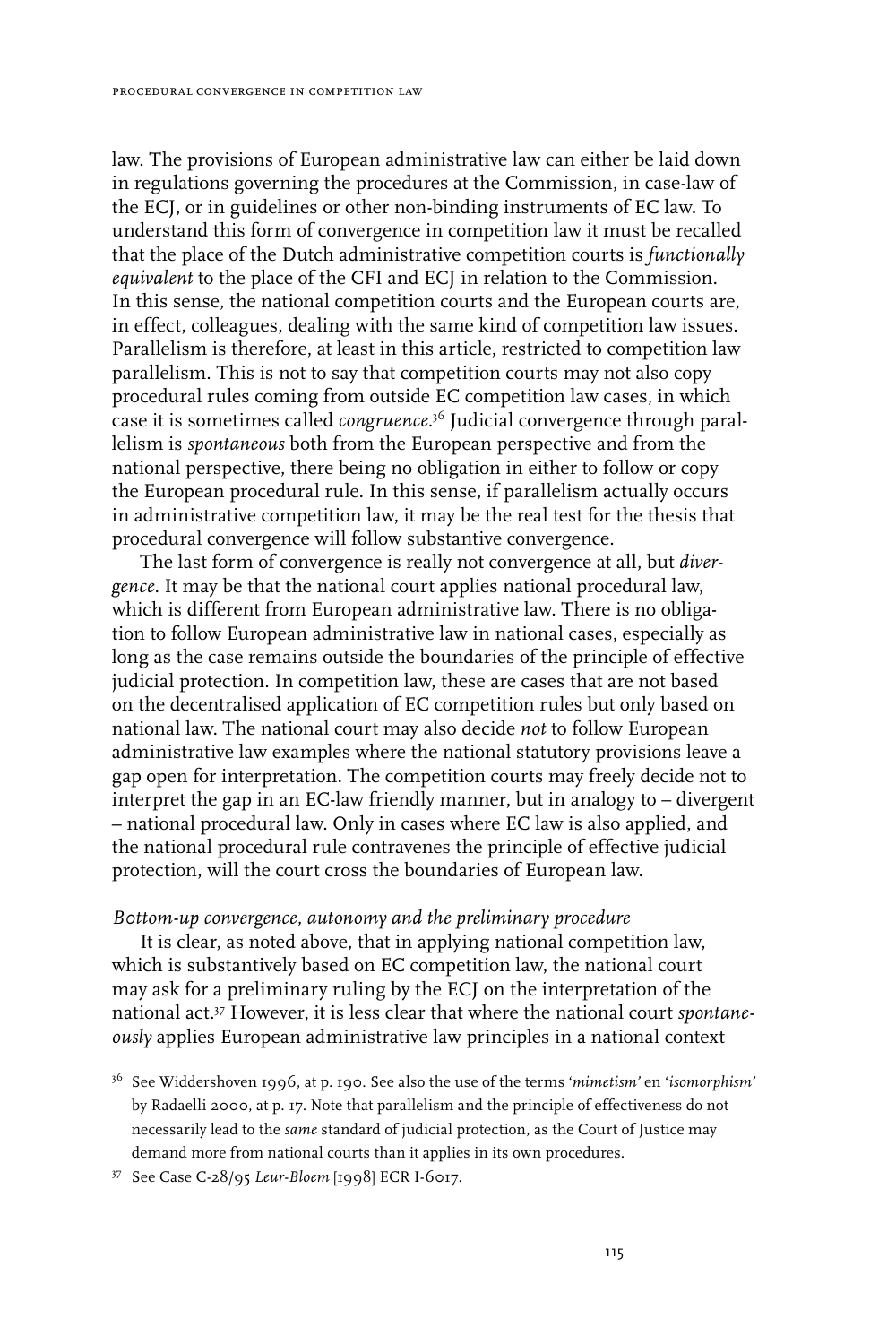through judicial procedural convergence, that the national court has the same power. There seems to be no limitation on the power of the national court to questions of substantive law, however, and considering the place the ECJ reserves for itself in the multi-level system of European courts, it will probably not decline an answer even on questions of convergent procedural law. Having said that there seem to be no obstacles from the European perspective, there may, however, be considerations of *national autonomy* that may lead the national court to reconsider the preliminary procedure in these instances. Consider, for example, a question relating to the requirements of direct and individual concern, that the national competition court wishes – usually prompted by parties, but not necessarily so – to use to delimitate standing rights in the national context, where (equivalent, but different) access concepts are generally used. Should the ECJ deign to answer, and there seems to be no fundamental reason for it not to, the national court can hardly continue to decide the case in a different line than the ECJ indicated. The difference between following a line of procedural reasoning *spontaneously* and following a line of procedural reasoning laid down as an answer to a preliminary question – even though the ECJ has not held it up in the Leur-Bloem-type of cases there is an *obligation* to follow its rulings – is subtle, but for that matter no less real. In the first form of convergence there is no surrender of the national courts' autonomy – it can reverse its spontaneous parallelism; in the second form this might be much more difficult.

## **4 Examples of Bottom-Up Convergence in Competition Law**

Some examples from the Dutch practice of competition case-law may clarify whether substantive convergence is indeed followed by procedural convergence. In this section of the paper I will focus first on standing rights and the complainant in competition law and second on presumptions of proof in cases relating to concerted practices. Access rights (rules on standing), rules of evidence and – for that matter – judicial review are areas of procedural law that have strong ties to substantive provisions, but are generally, and at least in Dutch perspective, seen as parts of procedural law.

4.1 Standing rights and the Complainant in Competition Law

## *Introduction*

Generally, standing rights in Dutch administrative law are governed by the Gala (the general administrative law act). The Gala governs both the question of *who* can bring proceedings in court and as a corollary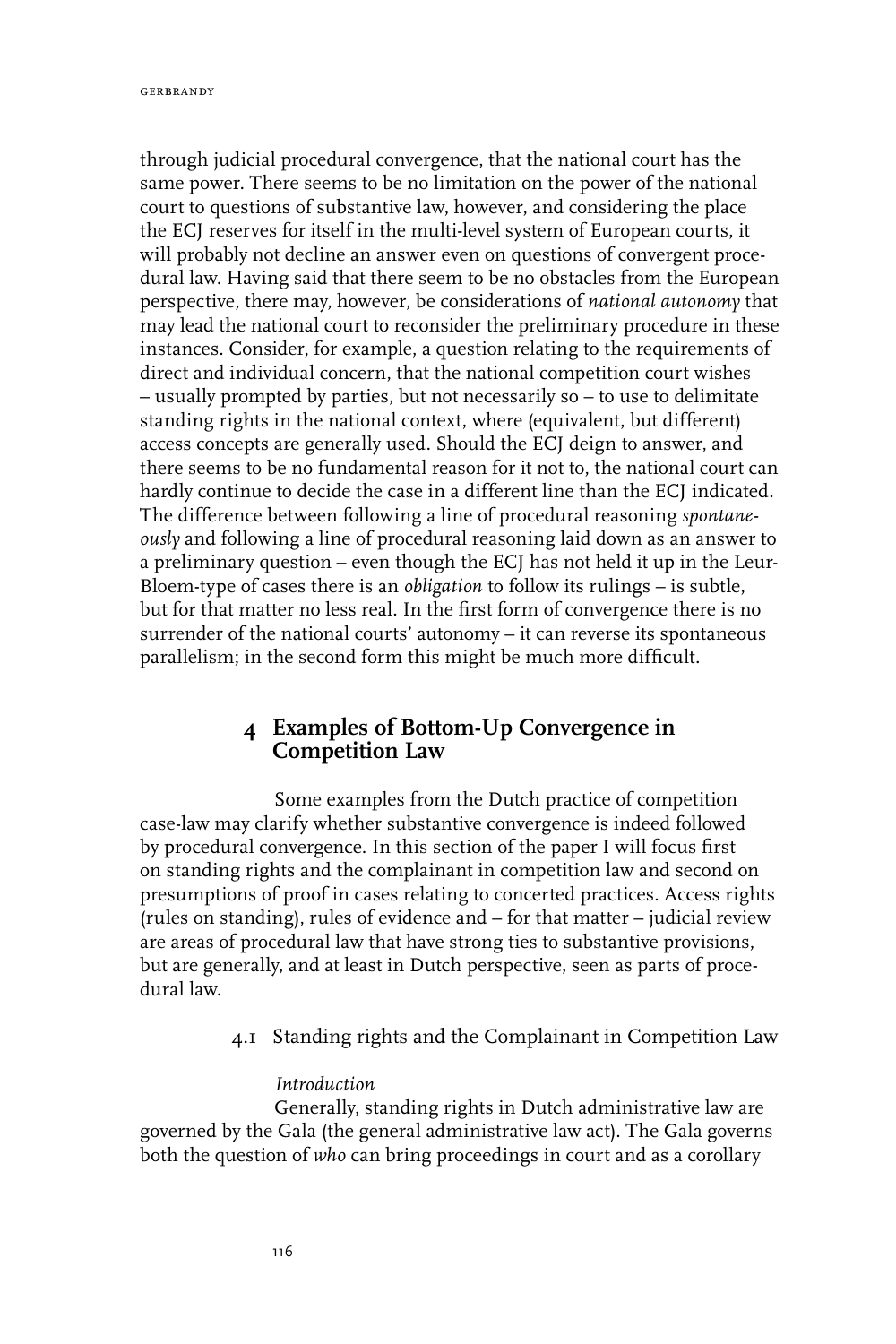has standing rights as a complainant in competition proceedings before the Competition Authority, and the question relating to *which acts* can be appealed in court. The competition complainant will be the focus of this section. To discover whether the Dutch competition courts, in a process of spontaneous judicial convergence, follow the ECJ and the CFI both of whom in administrative proceedings before them also have to rule on standing rights in competition procedures, first the *general* administrative law rules on access should be determined. If these are already the same on the European level and on the Dutch national level, then obviously the same outcome – in the sense of equal standing rights both on the national level as on the European level – does not necessarily mean that the statutory substantive convergence has actually been the reason for these parallel access rights.<sup>38</sup>

## *Standing in EC law*

As is well-known, in EC competition law standing in direct actions to the CFI is governed by Article 230, par. 4 EC. This article gives a right of access to Court to parties who are *directly and individually concerned* by, in this case, a competition decision of the Commission.39 In relation to competition complainants this generally means an action against the dismissal of the complaint, either on grounds of a lack of community interest or on substantive grounds. Competitors are generally perceived to be directly and individually concerned in relation to final decisions pertaining to complaints about actions of a competitor.<sup>40</sup> The same holds true for other parties, such as those with a contractual relationship to the undertaking that is subject of the complaint.41 Also, more recently it has been held that consumers have access to Court in recourse against the dismissal of their competition complaint.42 It should be noted, however, that access to the Commission as a competition complainant and access to the Court in a direct action is

- <sup>39</sup> The interpretation of Article 230, par. 4 in competition cases is generally perceived to give more generous access than in other areas of European law, see: A. Arnull, 'Private Applicants and the Action for Annulment under Article 173 of the EC Treaty' [1995/32] *CMLR* 7-49, at p. 30-31; J. Shaw, *Law of the European Union* (Hampshire, 2000), at p. 517-520; E. Biernat, *The Locus Standi of Private Applicants Under Article 230(4) EC and the Principle of Judicial Protection in the European Community* (New York, 2003) and M.P. Granger, 'Towards a Liberalisation of Standing Conditions for Individuals Seeking Judicial Review of Community Acts' [2003/66] *Modern Law* Review, 124-38 at p. 127-128.
- <sup>40</sup> See for example: Case T-86/96 *ADLU/Commission* [1999] ECR II-1733; Case T-528/93 *Métropole* [1996] ECR II-649; C.S. Kerse and N. Khan, *EC Antitrust Procedure* (London 2005), at p. 471.

<sup>&</sup>lt;sup>38</sup> See for an elaboration on this point of methodology of this type of research: Gerbrandy 2009, at p. 75.

<sup>41</sup> See Case 26/76 *Metro I* [1997] ECR 1875.

<sup>42</sup> See Joined Cases T-213 & 214/01 *Österreichische Postsparkasse* [2006] ECR II-1601.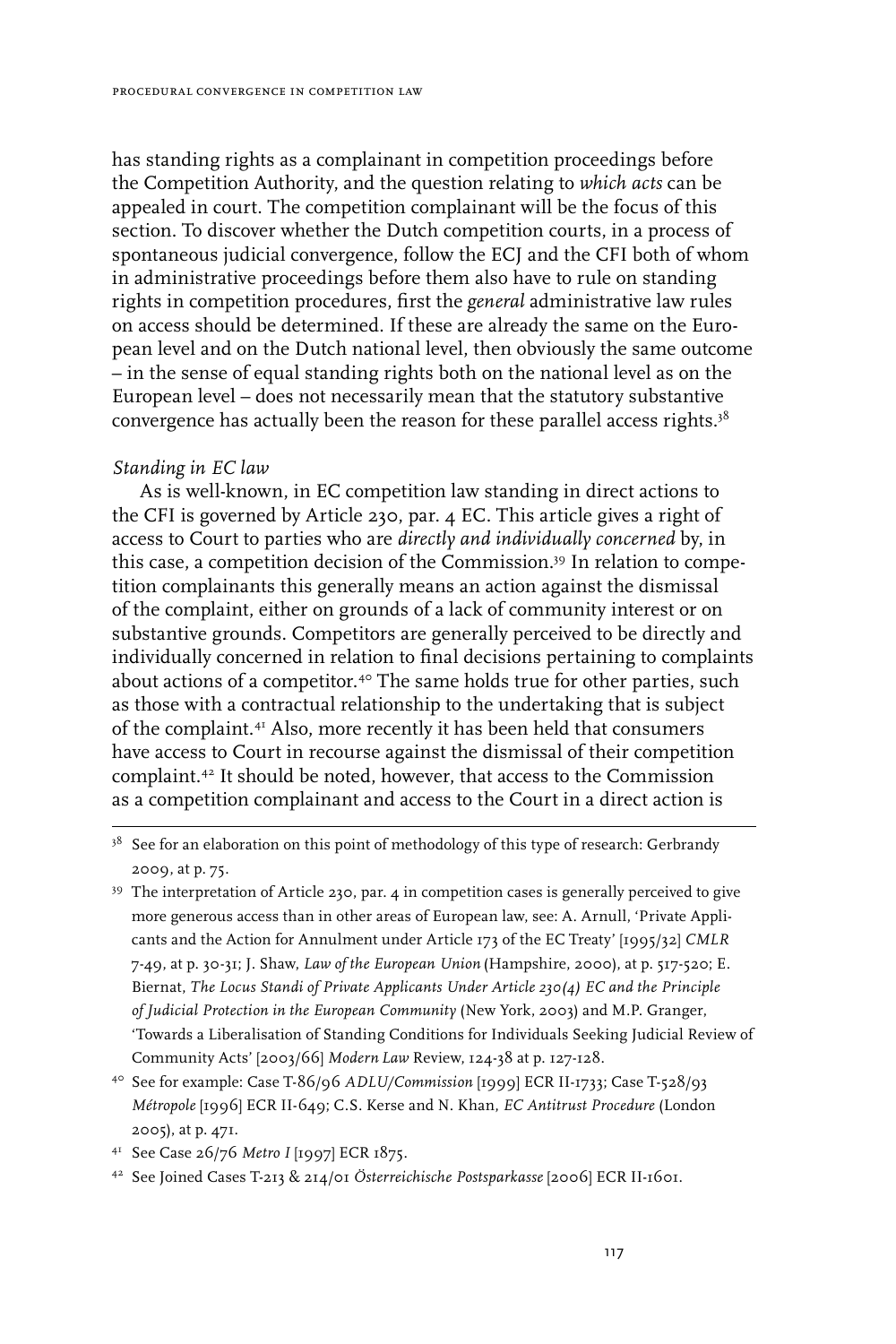*not* necessarily granted to the same – legally delineated – group of (legal) persons. There is a possible difference in test, as access to the Commission as a complainant is governed by the requirement of having a *legitimate interest*, 43 which should be discerned from the requirement of being *directly and individually concerned* of Article 230 par. 4 EC. It seems, however, that a complainant with a legitimate interest, actively involved in the subsequent proceedings (against the undertaking that is the object of the complaint or investigation by the Commission), even if the complaint is dismissed, means being individually and directly concerned by this dismissal.44 The *active participation* of the complainant may influence the right of standing against the Commission's decision.45 This is an important aspect of standing to note here, because, as will be shown below, in Dutch administrative law the concepts governing access to the competition authority and access to the competition court are expected to be exactly *the same;* active participation does not change this legal qualification.

## *Standing in Dutch administrative law*

In Dutch administrative law access is granted to 'interested parties'.46 An interested party is a party, a complainant for the purpose of this article, who has an individual interest, which is objective, personal and directly related to the requested decision.47 For competition proceedings it seems that especially the required *directly* related interest (directly related to the decision that is being asked, or – in court proceedings – directly related to the decision of the Competition Authority), may be problematic.48 For consumers, however,

<sup>43</sup> Article 7, par. 2 Regulation 1/2003.

<sup>44</sup> See Arnull 1995, p. 33; Kerse & Khan 2005, at p. 469. Also, it seems that 'establishing a legitimate interest is not particularly difficult', says M. Forbes Pirie, 'The Complainant in EC Competition law' [2000/1] *World Competition,* at p. 112.

<sup>45</sup> See Arnull 1995, at pp. 11 and 31; Ward 2007, at p. 301-305.

<sup>46</sup> Article 1:2 Gala.

<sup>47</sup> See Dutch literature on administrative law, specifically: R.M. van Male, 'Enkele aspecten van het begrip belanghebbende in de Algemene wet bestuusrecht' in *De belanghebbende* (Den Haag, 1992) 13-87, at p. 46; M.B. Koetser, 'Belanghebbende volgens de rechtsprekende Afdeling van de Raad van State', in *De belanghebbende* (Den Haag 1992) 101-190, at p. 131; J.C.A. de Poorter, *De belanghebbende* (Den Haag 2004), at p. 135-136; R.J.N. Schlössels, *De belangehebbende* (Deventer 2004), at p. 49-89.

<sup>48</sup> Zie generally on direct concern: De Poorter 2004, at p. 154-156; A.J.C. de Moor-van Vugt and J.C.A. de Poorter 2004, 'Annotatie bij Hof van Justitie, 11 september 2003, zaak C-13/01, Safalero', *AB* 2004/18. See in competition proceedings for example District Court Rotterdam 25 February 2002, *Snelcore*(LJN: AU4958), who is held not to be directly concerned as contractual partner to the parties asking for clearance of an agreement. In District Court Rotterdam 20 September 2000, *Wegener* (LJN: AA7514) employees of merging parties, whose jobs would be jeopardized, are not directly concerned; in District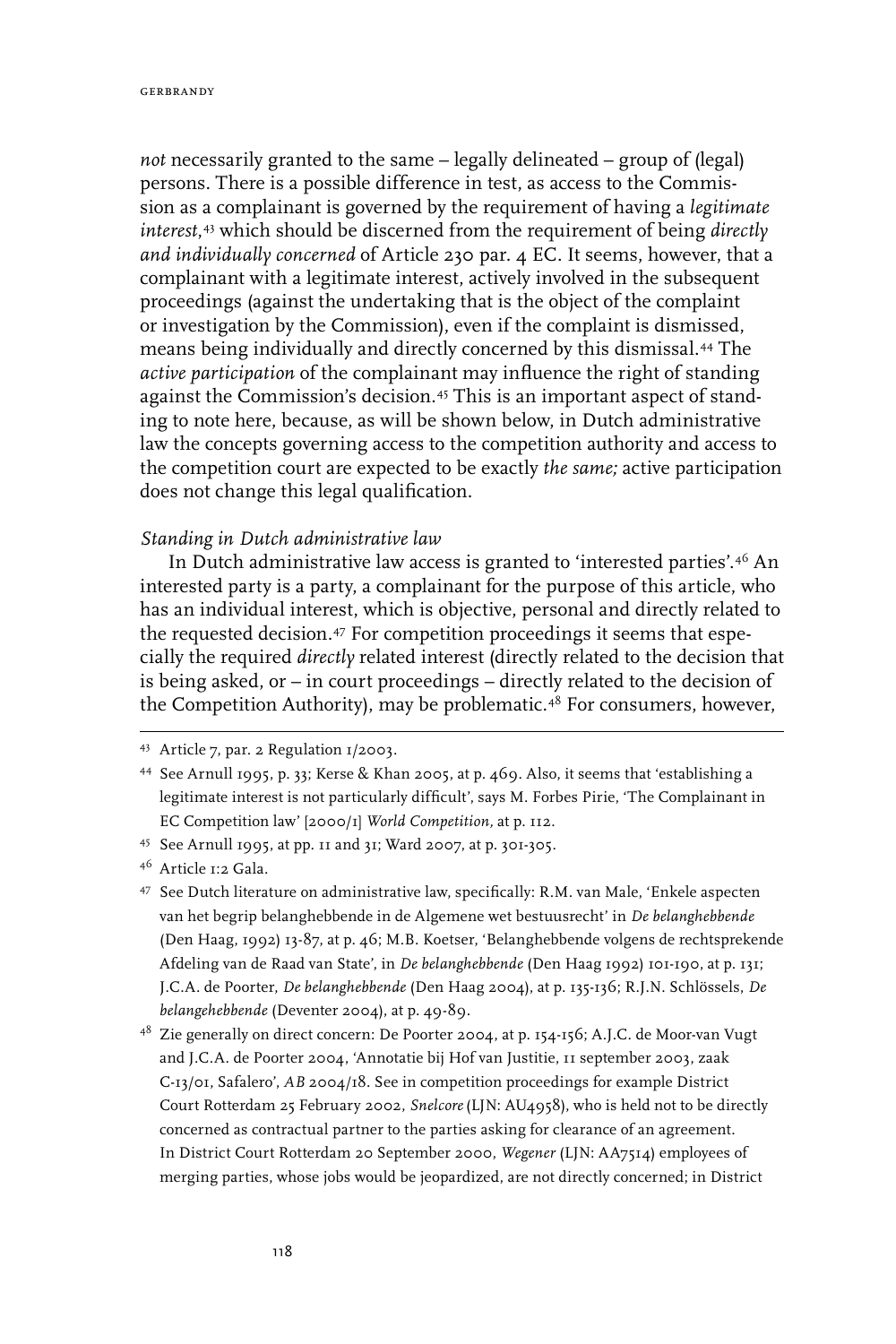the stumbling block for both access to court and access as a complainant to the Competition Authority is the requirement of having an *individual*  interest.49 This requirement is generally interpreted as meaning that the complainant should have an interest that is different from or can be separated from the general *super*-individual interest.50

It should be emphasised here that in Dutch administrative law only an interested party can request a decision from an authority, and only interested parties can have recourse to the administrative court in relation to the requested decision: the concept for access to the authority and access to the court is substantively the same. It is not surprising that the Dutch competition courts have construed the concept of interested party mostly in light of this general interpretation. The very idea of the Gala is to create a concept that is valid across the board: all administrative law procedures are governed by the same conceptual framework. In competition law, this means that access as complainant and access to court against a dismissal of a complaint is *generally* the equivalent to access in European competition law proceedings.<sup>51</sup> For example, at both levels access is granted to competitors and to parties in direct contractual relations.52 However, there seems to

Court Rotterdam 10 April 2002, *Avebe* (LJN: AE1768) a joint venture partner is not directly concerned in relation to an exemption decision relating to the activities of the joint venture; and a daughter company infringing the Competition Act does not have standing relating to the fine levied to its mother company in CBb 7 December 2005, *Secon* (LJN: AU8309).

- <sup>49</sup> Especially problematic for the individual consumer-complainant; see on this point also: J.C.A. de Poorter, 'De belanghebbende in het mededingingsrecht' [2000/1] *M&M* 37-40; A.T. Ottow, 'De obstakels voor het indienen van een klacht bij de NMa' [1999/1] *M&M* 5-9; P.J.M. Koning and N.U.N. van den Heuvel-Kien, *Formeel mededingingsrecht: bestuursrechte*lijke aspecten vsn uitvoering en handhaving van de Mededingingswet (Den Haag 2000), at p. 52.
- <sup>50</sup> See on this 'singled-out' criterion generally: De Poorter 2004.
- <sup>51</sup> See Gerbrandy 2009, at p. 142-170.
- $52$  See for competitors that have been granted standing in Dutch administrative law, District Court Rotterdam 3 August 2004, *Loterijenfusie* (not published in LJN), in which the competitor to two merging Lotteries was granted standing in relation to the decision to clear the merger in first phase proceedings; also competitors to merging parties in second phase clearance proceedings have standing, as in the interim order of the District Court Rotterdam 17 December 1998, *MKB* (*Vendex & KBB*) (not published in LJN) and District Court Rotterdam 19 April 2007, *NVV* (LJN: BA3538). Potential competitors have standing, as can be seen in District Court Rotterdam 1 May 2003, *Broadcast I* (LJN: AF9122). Also, complainants who are competitors are granted standing in relation to that complaint, not primarily because they are complainants, but because undertakings are given standing rights in relation to decisions pertaining to competitors, see: District Court Rotterdam 11 March 2003, *Carglass* (LJN: AF8902) and CBb 17 November 2004, *Carglass* (LJN: BB7105). Not all competitors are granted standing automatically, however. The CBb has held that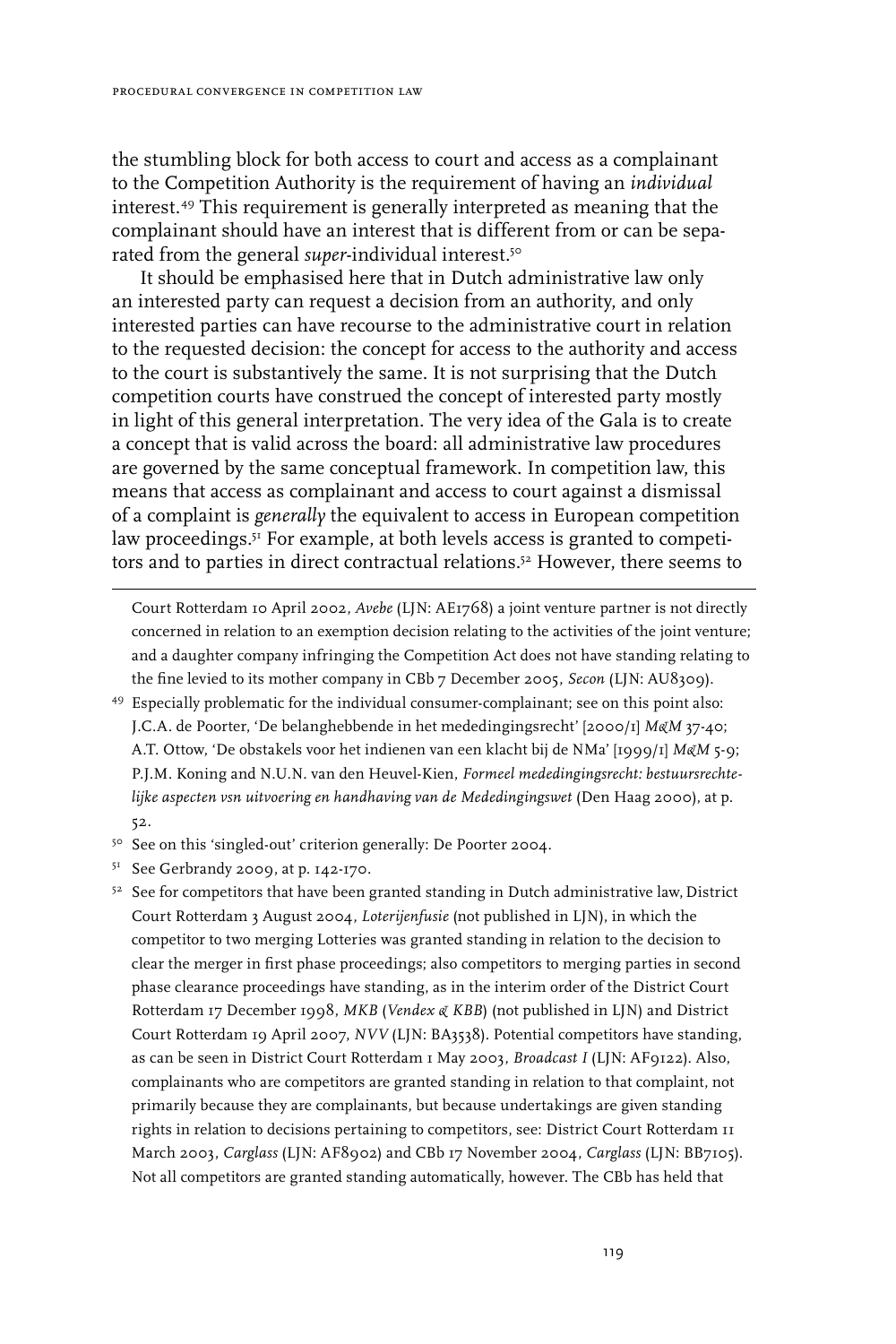be a *divergent* situation concerning access for *some* complainants and some conceptualisation problems relating to the competition complaint in Dutch administrative law in the first place. Therefore, this merits further attention.

## 4.2 The Competence to Act Pursuant to a Complaint

There are several interesting aspects to competition complaint proceedings from the perspective of spontaneous judicial convergence. As explained above, the general result of applying the Gala provisions is that only an interested party can file a legitimate complaint with the Competition Authority. In competition law, the idea of a complaint is to request a decision from the competition authority in relation to an infringement of competition law by *another* party. In administrative law relations, however, usually a request is made on behalf of the person itself: the person wanting to add an annex to a house will request permission to do so; the person claiming social security benefits will file a request. This is not to say that outside of competition law (and regulatory affairs) other administrative bodies never act on a complaint, but the institutionalised place of the competition complaint in EC competition law is relatively new to Dutch administrative law in general.

Following the Gala, in the Dutch system of administrative law, only a complainant who is an interested party can actually request a decision; this means that only an interested party has a *right* to a decision, following the request/complaint. The *competence* of the Competition Authority to act on such a request for a decision by a complainant, however, is *not* expressly regulated in the Competition Act: there is no express conferral of such power on the Competition Authority. This is in contrast to EC competition law, where the Commission has been granted the competence to act on complaints explicitly.53 Therefore, before being able to decide whether or not access to court could be granted in relation to a dismissal of a complaint, it first had to be decided whether the Competition Authority could actually act on such a complaint. In other words: did the Competition Authority have the power to act on a complaint by taking a decision? It should be recalled here that in general Dutch administrative law only a *request* can lead to a decision, and only an *interested party* can *request* such a decision, in the sense of having 'standing' before the Competition Authority. Of course, just as the Commission does, the Competition Authority also has the power to start an investigation *ex officio* – and this investigation may lead to substantively the same result as a complaint would – so to formulate this paradigm here may

there still has to be a connection between the decision appealed and the undertaking concerned. However, being a competitor usually will be sufficient to establish such a link.

<sup>53</sup> See Article 7, par. 1 Regulation 1/2003; see also Case 210/81 *Demo Studio Schmidt* [1983] ECR 3045, at par. 15.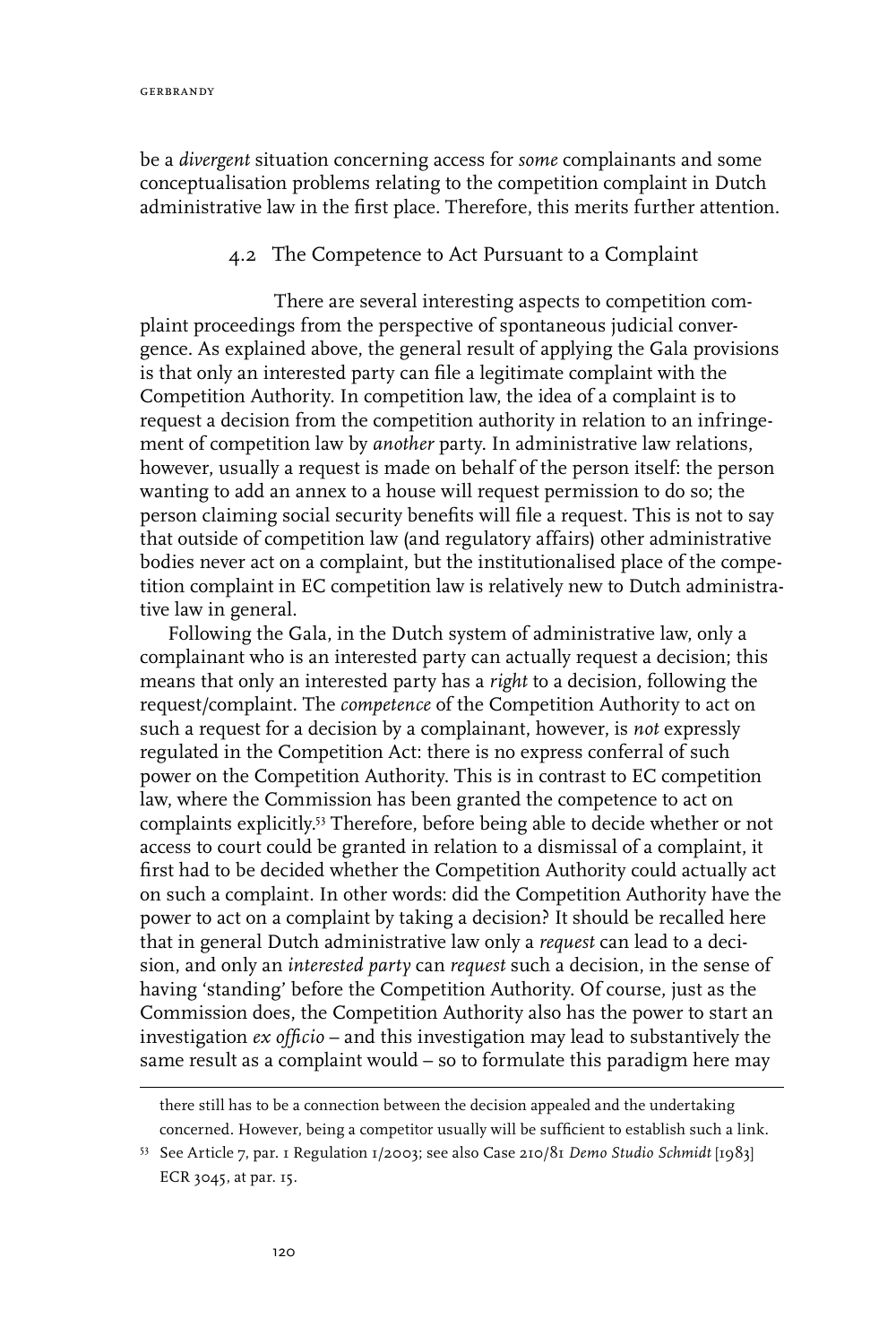seem superfluous to those outside Dutch administrative law. That is not the case, however, because parties who are *not* interested parties have no procedural rights, whereas interested parties requesting (and having the legal status to be able to request) a decision do have (some) procedural rights. For the complainant, therefore, to have a right to a decision and corollary procedural rights during the examination of the complaint by the Authority, to fill this gap in statutory powers might become very important.

This gap in statutory powers was filled by the competition courts. First the district court and later the Appeals Tribunal held that in the system of the Competition Act a complaint should be understood as meaning the request for a decision to impose a sanction on the undertaking concerned.54 Of course, not all complaints are actually intended to have a sanction imposed – some would be happy with just the alleged infringement ending – and the national courts are well aware of this.55 However, the power to impose a sanction for breach of competition law was (naturally) explicitly provided for in the Competition Act.<sup>56</sup> To thread a string of beads from the complainant to the competence of the Competition Authority to act on the complaint by imposing a sanction, however, was a necessary first step. Those beads can be seen as spontaneous judicial convergence regarding the powers of the Competition Authority and the place awarded to complainants in competition law. The beading of such a necklace has made it possible to 'fit' the competition complaint as seen in European competition law in the framework provided for by the general administrative law provisions in Dutch administrative law. However, this also means that all general procedural provisions relating to requesting a decision, as provided for in the Gala, will fully apply in competition complaint proceedings, and not necessarily the procedural rules governing the Commission's complaint procedure. Or, to provide another metaphor: the bedding of the river is provided by the Dutch administrative law, the competition complaint is (part) of the European-scented water, guided by this bedding.

### 4.3 A Policy of Priorities

The second point of interest concerning convergence and parallelism relates to the policy to prioritise complaints. Prioritising means that complaints may be summarily dismissed for having a lack of interest for

<sup>54</sup> See District Court Rotterdam 11 September 2002, *Vodafone Libertel and Unipart* (LJN: AF0065) and CBb 3 July 2008, *Aesculaap* (LJN: BD6635), CBb 3 July 2008, *AUV* (LJN: BD6629).

<sup>55</sup> See explicitly: District Court Rotterdam 11 September 2002, *Vodafone Libertel and Unipart*  (LJN: AF0065).

<sup>&</sup>lt;sup>56</sup> In Article 56 Competition Act. Since 2007 the Competition Authority has also expressly been granted the power to give a binding instruction.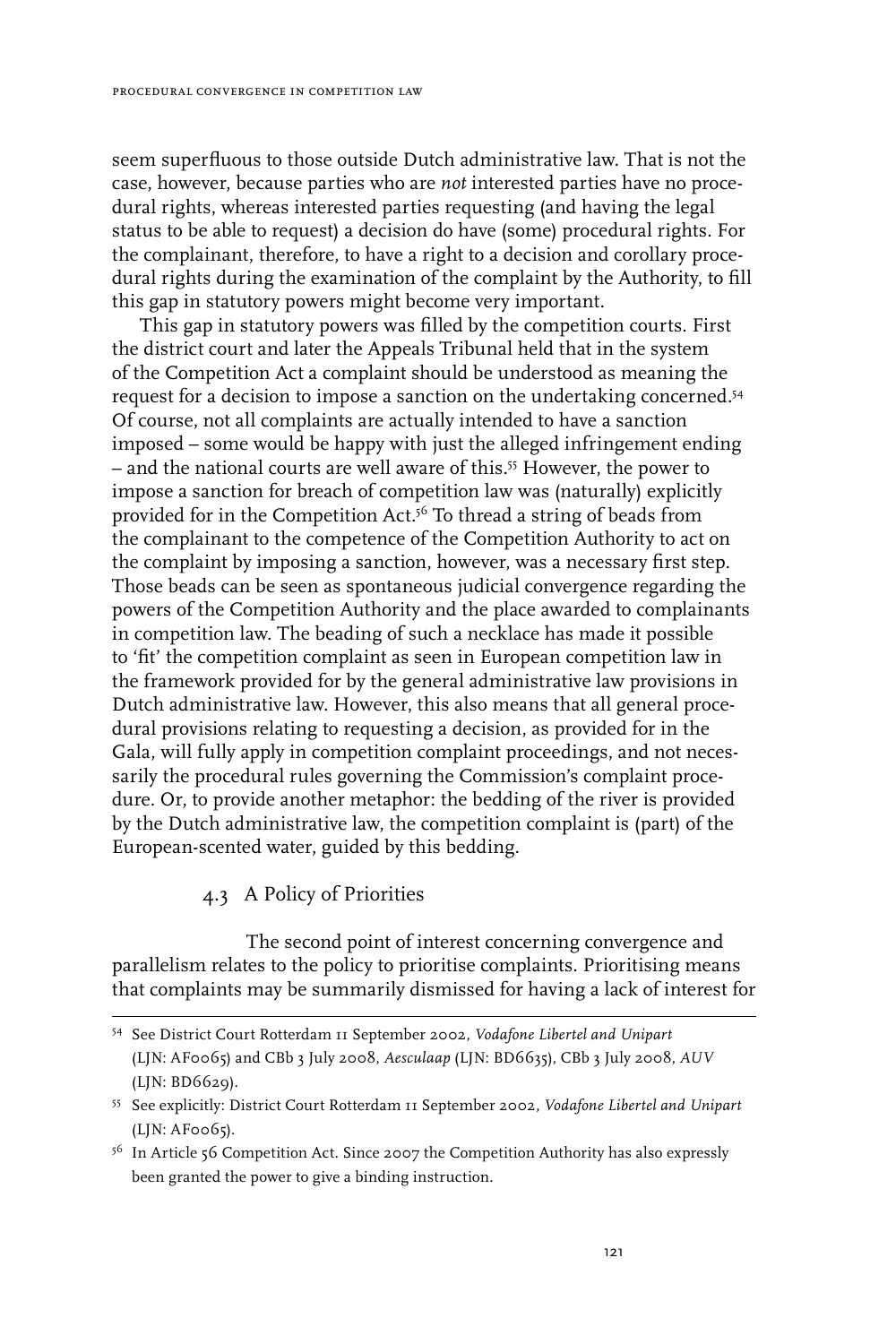the Competition Authority, in light, of course, of the competition law objectives and provisions. The need to prioritise stems, it seems, from having the power to formally act on complaints; in the Dutch system a complaint by an interested party is a request as covered by the Gala, which means that an interested party is a legitimate complainant and therefore has a *right* to a decision on its request. The right for the complainant to receive a decision (that can be scrutinised in court), also brings with it the power for the Competition Authority to *reject* complaints. However, as is true at the European level for the Commission, the power to reject complaints *only* after duly examining their substantive content would seriously hamper the work of the Competition Authority; most of its resources would have to be routed towards investigation of complaints, some of which will clearly not be of great substantive interest. To resolve this tension, the Commission has been granted leave to only investigate complaints that are of Community interest, first in case-law of the ECJ but further elaborated on by the Commission itself.57 Broadly speaking this means that the Commission, after a preliminary investigation (which has been subject of several ECJ judgments and has been elaborated upon fairly extensively so that the rights of the complainant will be upheld),<sup>58</sup> may decide *not* to pursue the complaint in a more in depth manner. The Commission may dismiss a complaint for *priority* reasons.59

The Competition Act did not expressly provide for a basis on which the Competition Authority could claim that priority dismissals of competition complaints were among its powers. The preparatory works, on which courts in general draw (and are expected to draw) when a statutory provision is unclear or leaves room for interpretation, only scarcely provide pointers on this issue.<sup>60</sup> By contrast, in general Dutch administrative law – especially in environmental law – it has generally been held that there is an *obligation* on the administrative body to substantively act on complaints.<sup>61</sup> A comparison of this generally accepted duty under environmental law and the Commis-

- <sup>58</sup> See for example: Cases 210/81 *Demo Studio Schmidt* [1983] ECR 3045; T-64/89 *Automec I* [1990] ECR II-1177; C-282/95 P *Guérin* [1997] ECR I-1503; C-119/97 P *UFEX* [1999] ECR I-1341.
- <sup>59</sup> Though the way in which the Court has formulated the corresponding duty to examine the facts is still fairly strict: see for the 'duty of vigilance' Case 210/81 *Demo Studio Schmidt*, op. cit., at par. 22.
- <sup>60</sup> See Preparatory Works (*Memorie van Toelichting*), pp. 47 and 90; and also Gerbrandy 2009, at p. 389-390.
- <sup>61</sup> There is a dearth of Dutch literature on this duty to enforce (*beginselplicht tot handhaving*), see generally: P.J.J. van Buuren a.o., *Bestuursdwang en Dwangsom* (Deventer 2005); and ABRvS 30 June 2004, JB 2004/293 m.nt. CLFGHA.

<sup>57</sup> See Case T-24/90 *Automec II* [1992] ECR II-2223, par. 77, and the Commission Notice on the handling of complaints by the Commission under Articles 81 and 82 of the EC Treaty, OJ EU 2004, C 101, p. 65-77.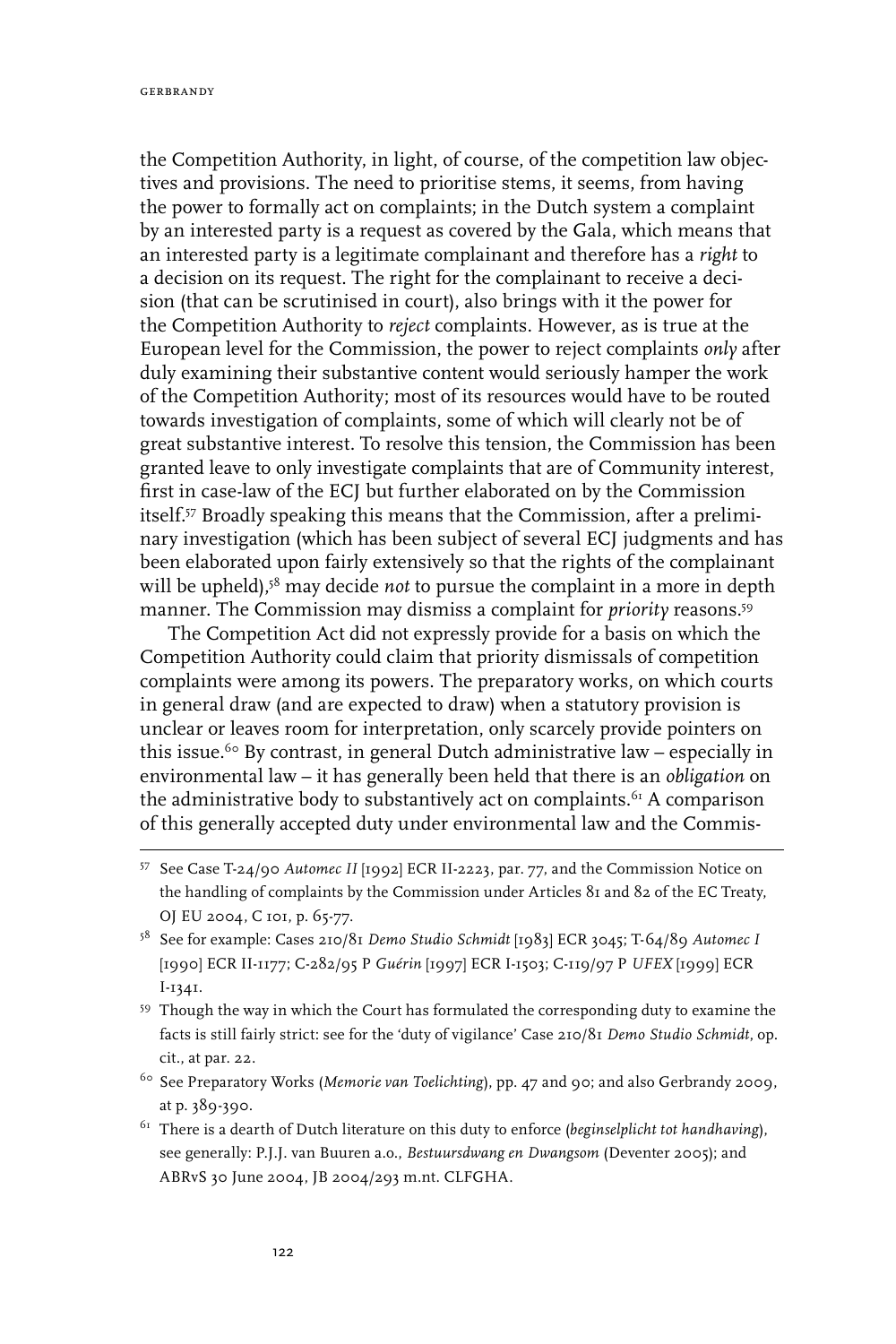sion's authority to dismiss a complaint due to lack of community interest and without having ascertained whether an infringement has actually taken place, shows some points in parallel. However, the point in time upon which a competition complaint may be summarily rejected is an earlier point in time.<sup>62</sup>

The competition courts had to fill a blank here: *if* the complaint in competition law is held to be a *request for a decision,* which has as its corollary that there is a *right* to a decision, should the Competition Authority have recourse to a policy to prioritise in which only those complaints are actually substantively examined that hold a promise of infringement or a point of general interest? The Dutch competition courts answered this question in the affirmative: the Competition Authority has the power to dismiss complaints based on priority, in effect a summarily dismissal of a complaint.<sup>63</sup>

This is yet another example of a power for the Competition Authority that, it seems, can only be explained by parallelism. Though the national courts do *not* expressly point to the equivalent power of the Commission, having regard to the fact that a priority-policy is not generally accepted in Dutch administrative law, it is only through the step of granting interested parties a right to a decision (by having recourse to the legal concept of the requesting of a decision, as explained above), that the corollary power of the Competition Authority which allows it not to investigate all complaints (made by interested parties) is necessary. This is the same reasoning that led the ECJ to grant the Commission leave to not investigate all complaints in an equally rigorous manner. The beads of the judicial convergence-string therefore start with a parallel in which the way complaints are regarded in EC competition law and national competition law, through the national law obligations of the Gala, to the parallel power of the Commission and the national Competition Authority to dismiss complaints for priority reasons.

As in the example above, this is not to say that the actual requirements of investigating a complaint before deciding to summarily reject it are also the same on national and European levels. Though the power to have recourse to a priority policy is a parallel power, the surrounding requirements for wielding this power seem to be *less* stringent in national law than as laid

<sup>62</sup> On this comparison: Gerbrandy 2009, at p. 390-392; C.T. Dekker, *Nederlands Mededingingsprocesrecht* (Deventer 2002); G.T.J.M. Jurgens, 'Prioritering en Gedogen' [2000/2] *M&M*  83-85.

<sup>63</sup> See: CBb 17 November 2004, *Carglass* (LJN: AR6034) for confirmation. See for more elaboration: District Court Rotterdam 3 December 2004, *CZ* (LJN: AS3852); District Court Rotterdam 13 December 2004, *VVR* (LJN: AS2354); District Court Rotterdam 2 September 2005, *VVV II* (LJN: AU9056); District Court Rotterdam 22 December 2005, *Gidi* (LJN: AV9019); and District Court Rotterdam 17 October 2007, *CNV* (LJN: BB7105).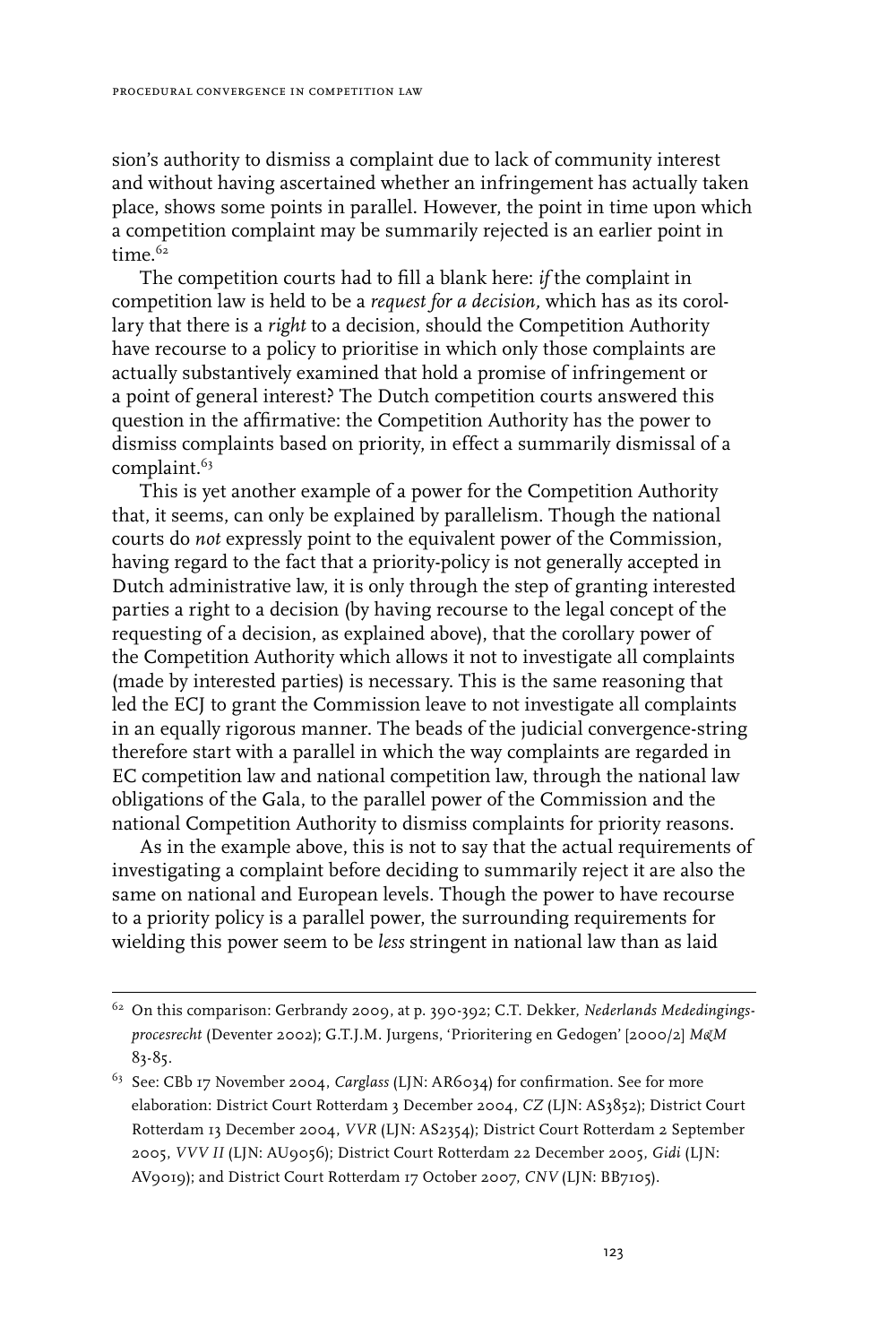down by case-law of the ECJ for the Commission.<sup>64</sup> One can see that parallelism in powers does not necessarily entail parallelism in the requirements of exercising this equivalent power: again, the bedding of the stream is given by Dutch administrative law. It must be noted, however, that here the requirements for the national Competition Authority are, also in light of general administrative law duties of care and reasoning, being interpreted by the District Court of Rotterdam in a way that gives the Competition Authority too much leeway, one could say.

## 4.4 Standing Rights for Complainants

All of the above does not mean that *everyone* can request a decision of the Competition Authority for a sanction to be placed on another undertaking. In other words: not everyone is a legitimate complainant, only interested parties are. As stated above, there is a difference in standing rights in EC competition law and in general Dutch administrative law that is of interest here. In EC competition law, it will be recalled, the active participation of the complainant in the proceedings before the Commission may influence its standing before the CFI and ECJ. This is possible because the concepts of, on the one hand, a legitimate complainant that governs access to the Commission, and 'direct & individual concern' that governs access to the Court, are not necessarily the same. The Dutch Gala, however, provides for one and the same concept of an interested party. This brings with it that it would be expected for a complainant in Dutch competition law to have a standing right relating to its 'objective' status, as a competitor, for example, and not relating to the procedure before the Competition Authority. It seems, however, that the Appeals Tribunal has widened the scope of the concept of interested party for some complainants. What this means in the context of judicial convergence will be discussed next.

## *Complainant and 'something else'*

In light of the discussion on procedural convergence following substantive convergence, it is interesting to note a development that can be discerned in the *judgm*ents of the Appeals Tribunal. The Appeals Tribunal held that in national competition law, so as not to diverge too much from EC competition law, standing should be accorded to the complainant whose competition interests – apart from being a *direct* competitor to the undertaking to whom the complaint concerns (who already is held an interested party) – are touched. The case in which the Appeals Tribunal thus broadens the scope of access merits some further attention. The facts concern *Electroburo Vos,* a company offering electro-technical services, that filed a complaint at the Competition Authority relating to what can be described as

<sup>64</sup> See for elaboration of this point: Gerbrandy 2009, at p. 418-434.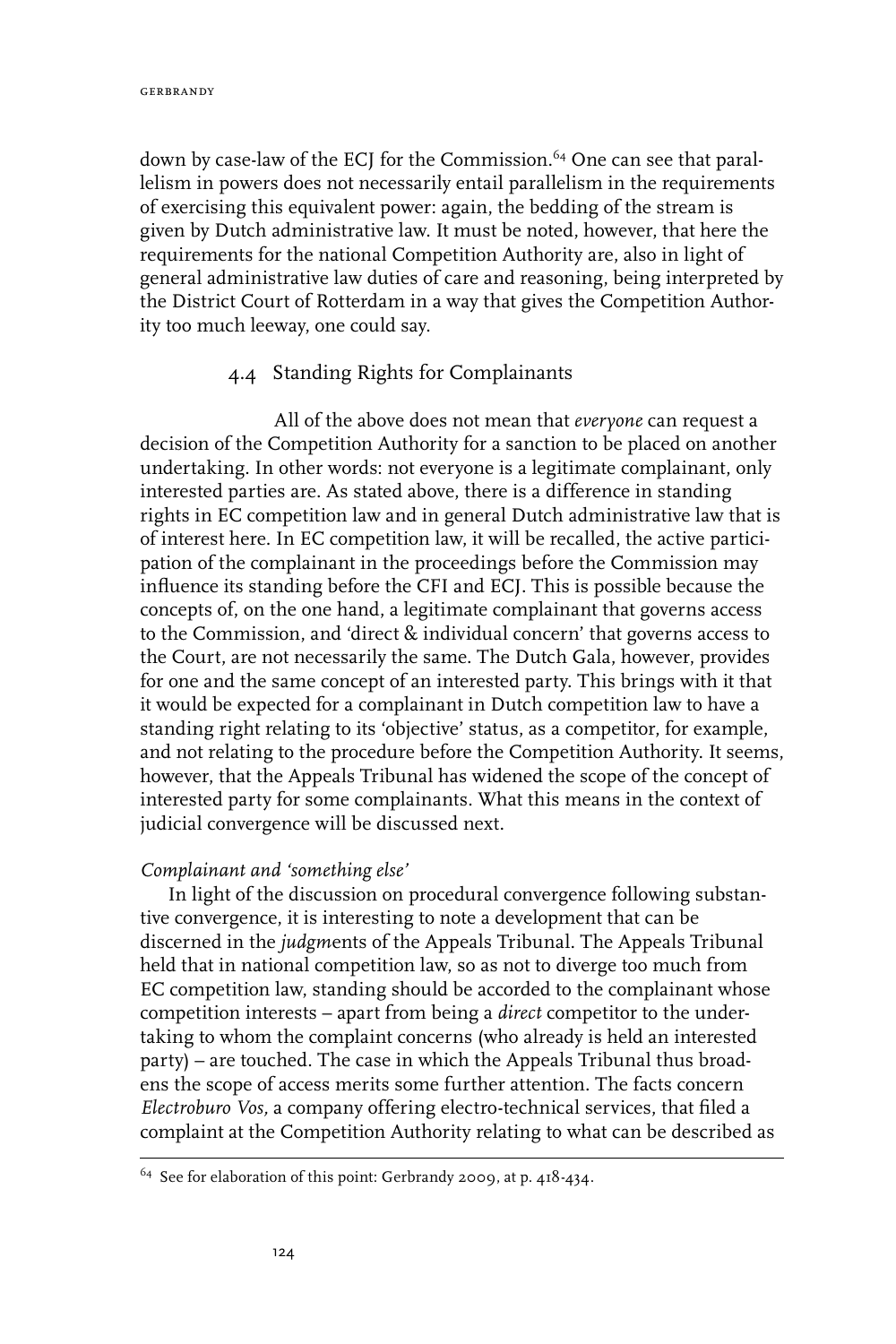a common policy of the united energy companies. At the same time, Electroburo Vos objected to the decision of the Competition Authority in relation to this common policy, in which the Competition Authority held that there was no infringement of the Competition Act and that therefore individual exemption was not necessary.<sup>65</sup> Both the objection and the complaint were dismissed by the Competition Authority on the ground that Electroburo Vos was not an interested party. On higher appeal, the Appeals Tribunal held that indeed the Competition Authority had been correct in not granting standing to the electro-technical company in relation to the exemption decision, as this company was not directly concerned in relation to this decision. However, the Appeals Tribunal ruled differently on the complaint. It must be borne in mind that basically the complaint and the objection to the exemption concerned *the same conduct* of the energy companies*.* The Appeals Tribunal held that the single *filing* of a complaint did not make this complainant an interested party (in the sense of the Gala); 'something else' would have to be presented to come to a different conclusion. This 'something else' was found by the Appeals Tribunal in the circumstance that the policy of the energy companies – who in itself are not direct competitors on the market for electro-technical services – did affect competition on the market for these services, the market on which Electroburo Vos was active. <sup>66</sup>

Though the Appeals Tribunal does not explicitly hold that this widening of the concept of interested party is inspired by access for complainants on the Community level, this seems a clear example of spontaneous judicial convergence: standing accorded under general administrative law is widened in scope so as to cover parties that would have standing in EC competition law, but would normally not be considered an interested party under national law. The reason for this widening in scope is to be found in the underlying substantive convergence: outside the area of national competition law, it is to be seen whether in such instances standing will also be accorded, though it is expected that this is not necessarily so.

#### *Standing for individual consumers*

Following the line of reasoning the Appeals Tribunal put forward, it might be expected that *individual consumers* could also be granted standing rights enabling them to file a legitimate complaint at the Competition Authority. In EC competition law, the Court of First Instance has held that

 $65$  The case started under the 'old' system of individual exemption. Following the overhaul of the EC system, the Competition Act now also contains a directly applicable exception in the third paragraph of the article prohibiting anti-competitive agreements (see Article 6, par. 3 Competition Act).

<sup>66</sup> CBb 21 March 2006, *Electroburo Vos* (LJN: AV6537); see for an earlier indication of this widening of the scope of standing rights, to be read between the lines: CBb 17 November 2004, *Carglass* (LJN: AR6034).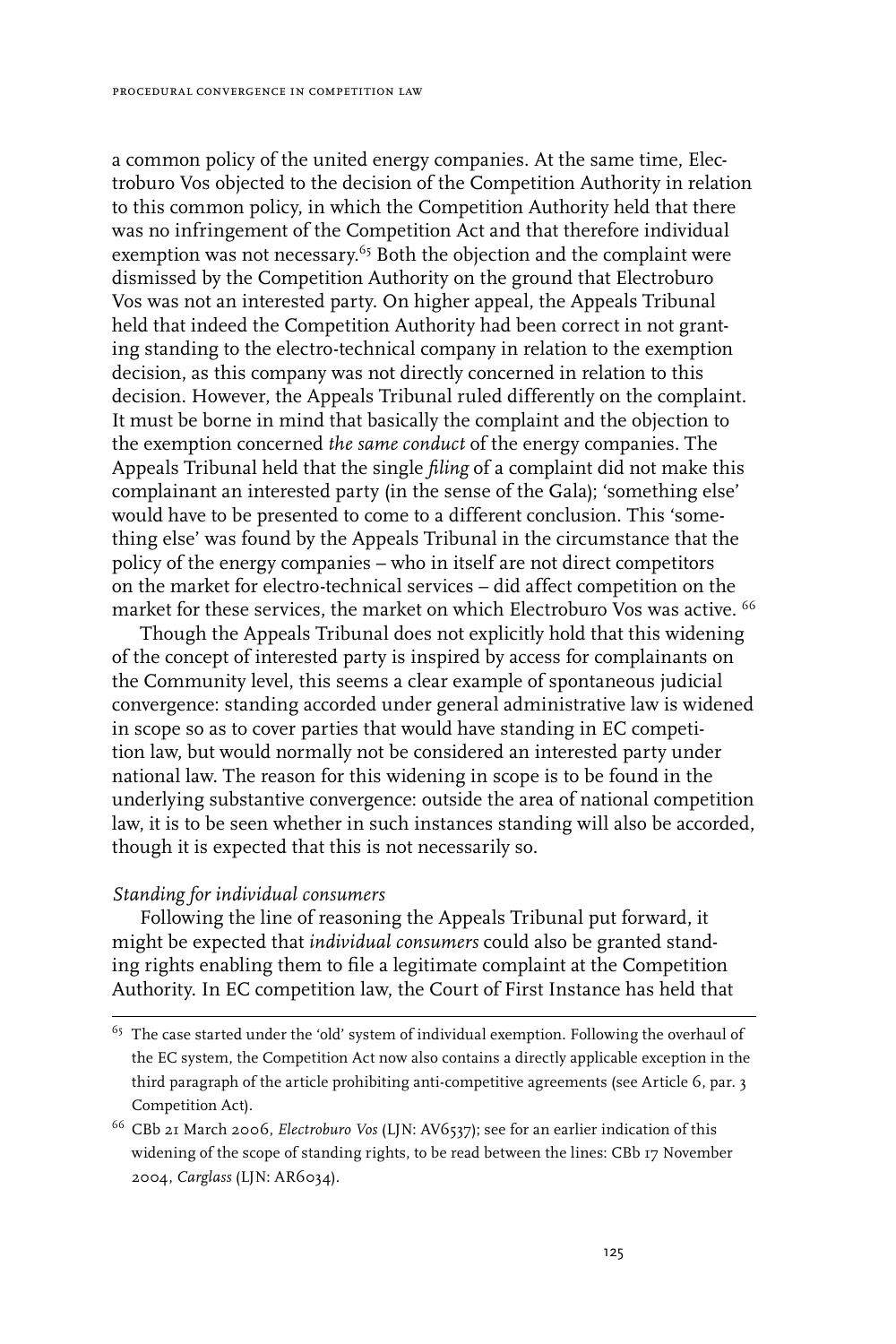individual consumers whose interests are directly concerned can file a legitimate complaint with the Commission.<sup>67</sup> This is a far broader category than consumers granted standing under general Dutch administrative law, where consumers are usually held to have only a non-individual interest; an interest which can not be discerned from the interest of other consumers, and therefore cannot lead to standing (nor to a right to request a decision as a complainant). In this vein an airline passenger, complaining about high tariffs for a certain air-route, even though he is a frequent flyer on this route, is not individually concerned by the alleged abusive behaviour of the airline company.68 Nor is the postal box holder individually concerned by the alleged abusive behaviour of the Postal Company renting out postal boxes, even though he has had a long-standing contractual relationship with the Postal Company.<sup>69</sup> These consumers are not 'singled out'; their interest is the same as the interest of many others, and therefore they have no standing.<sup>70</sup>

This means that there is an indication of a difference between access for individual consumers under European competition law and under Dutch competition law. The difference can, in part, be traced back to the different value given to procedural activism: the idea that an active role of the complainant – its stance in proceedings before the Authority – may influence standing in court, is foreign to Dutch administrative law. It is the *objective* legal status of the complainant and not its *subjective* activities that governs both access to the Competition Authority and access to court. However, in both European competition law and national competition law, at the very least on a rhetorical level but according to both authorities in practice as well (should those two be different), the consumer is the focal point of competition law: European competition law as well as national competition law centres around *consumer* welfare.71 Paying more than lip

- <sup>67</sup> Joined Cases T-213/01 and T-214/01 *Österreichische Postsparkasse* [2006] ECR II-1601, par. 110-115. The Commission had already held several times that individual consumers could be legitimate complainants, see Kerse & Khan 2005, p. 77.
- <sup>68</sup> CBb 20 February 2004, *Shiva I* (LJN: AO5968).
- <sup>69</sup> District Court Rotterdam 9 August 2001, *Postbussen* (LJN: AB6591).
- <sup>70</sup> This is not to say that the individual consumers could not, if they *united* in some sort of group, claim standing as a group: the collective interest of the group would lead to standing under Article 1:2, par. 3 Gala. Also consumer organizations have since 2007 been granted *general* standing under the Competition Act (note that this is a *lex specialis* in relation to the general rules of the Gala). At the very least, however, *some* organization of consumers is then necessary.
- $7<sup>T</sup>$  And it is in this regard that European competition law might have a different focus from the straight Chicago-school economists. See on these general goals of competition law amongst many others: A. Jones and B. Sufrin, *EC Competition Law* (Oxford 2008), at p. 13 ff; on Chicago School economics also: R.H. Bork, *The Antitrust Paradox: A Policy at War with Itself* (New York 1978); O. Budzinski, *Puralism of Competition Policy Paradigms and the Call for*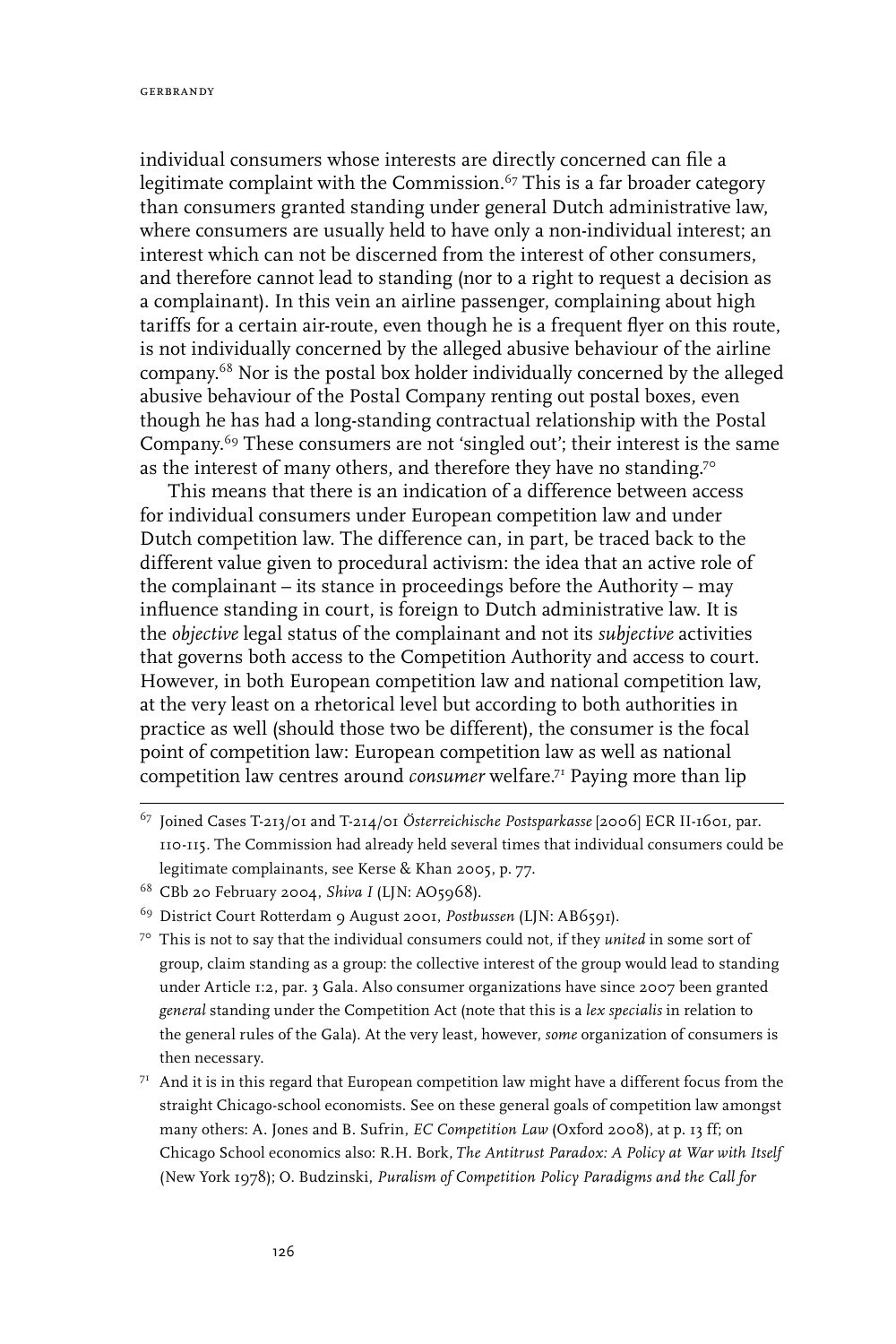service to this focal point of consumer welfare does not necessarily mean that to each and every individual consumer a standing right in complaint procedures and subsequent appeals should be granted in relation to every allegedly anti-competitive behaviour; there is also a theoretical difference between the concept of consumer welfare in which consumers are seen as an abstract group, and the interests of the individual consumer. In light of this general goal of competition law, however, one could argue that there is a tension in the very strict interpretation of the requirement of an individual interest.Should the line of reasoning of the Appeals Tribunal relating to the complainant 'with something extra' be extended to also cover these individual consumers and include the idea that the activity in proceedings before the Competition Authority would influence standing in court, this would mean another very clear instance of judicial convergence. So far, however, individual consumers have not been accepted as having standing rights before the Competition Authority or competition courts.

## 4.5 Presumption of Proof

A completely different aspect of procedural competition law relates to proof. To complement a picture of possible judicial procedural convergence outside the realm of the complainant, one aspect of the rules on evidence will be discussed: the presumption of proof in cases concerning anti-competitive concerted practices.

*Regulatory Diversity* (2003), available at http://ssrn.com/abstract=452900, at p. 8-11; and critically: A. Cucinotta a.o., *Post Chicago Developments in Antitrust Law* (Cheltenham 2002). On other goals of competition law, such as the protection of the weaker party: A. Buttigieg, 'Consumer Interests Under the EC's Competition Rules on Collusive Practices' [2005/3] *EBLR* 643-718; and in a slightly different meaning also: W.H. Page, *The ideological Origins and Evolutions of U.S. Antitrust Law* (2005) available at http://ssrn.com/abstract=692821, at p. 13-15. A broader public interest goal is advocated by G. Monti, 'Article 81 EC and Public Policy' [2002/5] *CMLR* 1057-1099; and see also W. Kerber, *Should Competition Law Promote Efficiency? Some Reflections of an Economist on the Normative Foundations of Competition Law* (2008), available at: http://ssrn.com/abstract=1075265. Consumer welfare has been accepted by the Court of First Instance as a legitimate goal of competition law: see Case T-168/01 *GSK* [2006] ECR II-2969, pnt. 118; and Joined Cases T-213 & 214/01 *Österreichische Postsparkasse*, pnts. 110-115. See on the Commission standpoint also the Guidelines on the application of Article 81(3) of the EC Treaty (OJ C 101 of 27.04.2004) and J. Bourgeois and J. Bocken, 'Guideliness on the Application of Article 81 (3) of the EC Treaty or How to Restrict a Restriction' [2005/2] *LioEI* 111-121, at p. 114. This is not to say that the concept of 'consumer welfare' is actually *clear* or *settled*: see on this, for example, J.F. Brodley, 'The Economic Goals of Antitrust: Efficiency, Consumer Welfare, and Technological Progress' [1987] *N.Y.U. Rev.* 1020-1053, at p. 1032-1033; Kerber 2008, at p. 5-15; and on post-Chicago economics also Budzinski 2003, at p. 8-15.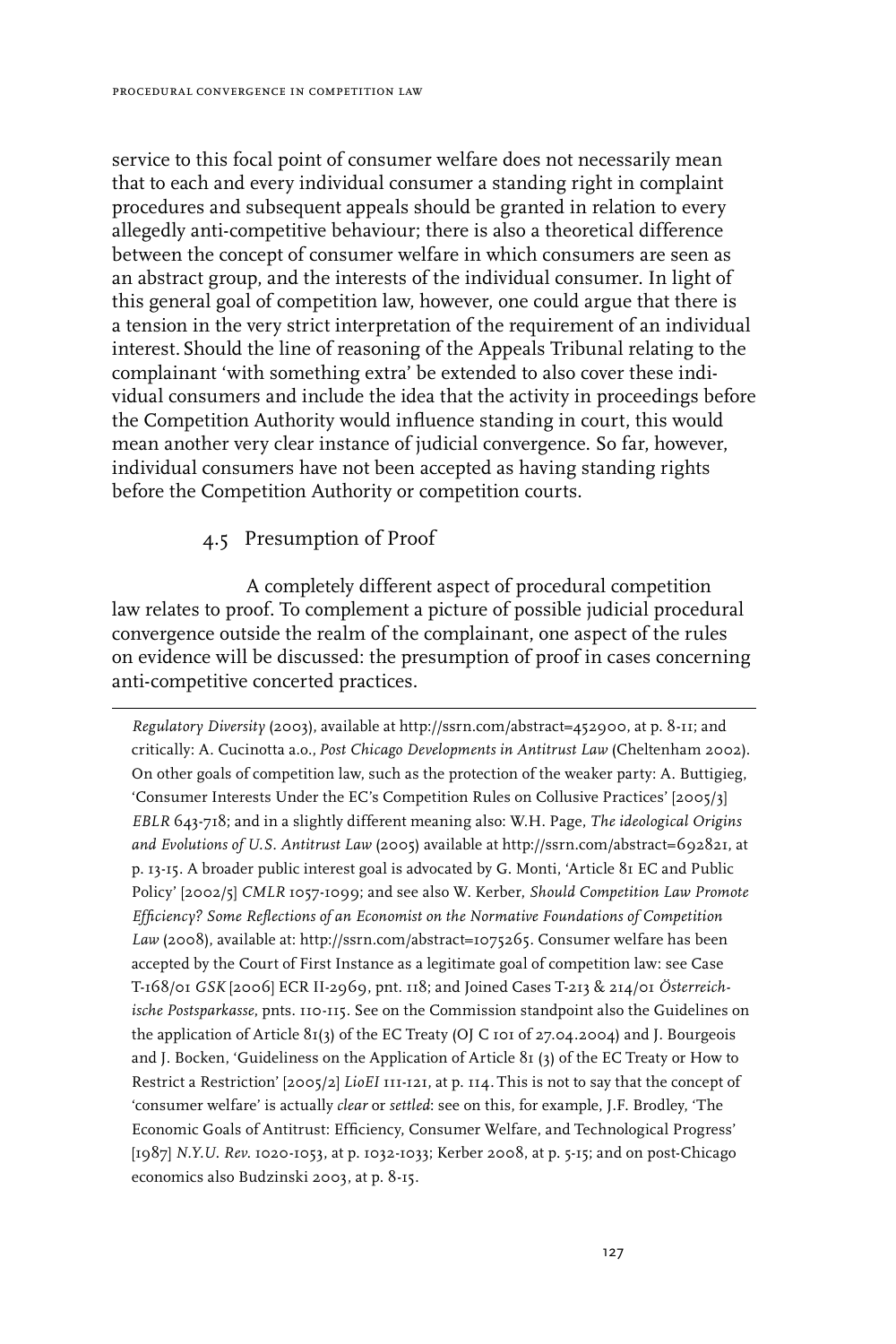## *Presumptions of proof as a test case for procedural convergence*

As in most jurisdictions the *basic* rules on the burden of proof<sup>72</sup> are fairly clear in Dutch administrative competition law, even though for the most part these rules are not laid down in legislation but are generated by the courts.73 One of these basic rules is that for an infringement decision the burden of proof rests on the Competition Authority. It follows that the undertaking can bring forward arguments in rebuttal. The undertaking wishing to rely on an exception holds the burden of proof for arguing the application of the exception. These general rules on shifting the burden of proof, also partly codified in Regulation 1/2003, 74 are consistent with the general rules in Dutch administrative law; almost none of which have been legislated upon. Therefore, if the national competition courts actually apply the same rules on burden of proof as the European courts in competition proceedings, the resulting application of these rules will be a convergent application of burdens of proof. However, this result is not necessarily (or more likely: not at all), brought about *as a consequence* of substantive convergence.75 On the contrary, the systems for distributing the burden of proof between parties in proceedings are *already* alike, and an outcome in a given competition case that is alike on the national level and the European level is not a surprising outcome.

 $72$  The burden of proof connotes the question who will have to proof a fact. If it is not discharged, the fact can not be relied upon: this is also called the *legal burden of proof*. In literature relating to the UK a further distinction is made by discerning also a burden of adducing evidence, an evidential burden and a tactical burden (see Brealey 1985, at p. 254 and Nazzini 2006, at p. 523). These concepts are not developed as such in Dutch administrative law, though they connote, apparently, the *movement* of the burden of proof between parties. The *standard of proof* relates to the level of certainty a judge has to be convinced of the facts so as to rely on them. Generally speaking there is a difference between the standard of proof in criminal law and the standard of proof in administrative law. The general standard of proof in Dutch administrative law may be described as 'voldoende aannemelijk', roughly translated by 'sufficiently plausible'. The concepts of burden of proof and standard of proof need to be strictly separated, though, of course, the standard of proof may be *expressed* in terms of the burden of proof in the sense that this burden may be heavier for a high standard of proof and lighter for a low standard of proof. However, this is not *logically* necessarily so.

- <sup>73</sup> See generally on Dutch rules relating to proof in administrative law: Y.E. Schuurmans, *Bewijslastverdeling in het bestuursrecht: zorgvuldigheid en bewijsvoering bij beschikkingen* (Deventer 2005).
- <sup>74</sup> See Article 2 Regulation 1/2003.
- <sup>75</sup> See generally on 'alternative explanations' for procedural convergence that is: an explanation for an equal outcome as not being necessarily a result of substantive convergence, but (usually) resulting from the general systems of administrative law being alike – Gerbrandy 2009, at p. 75.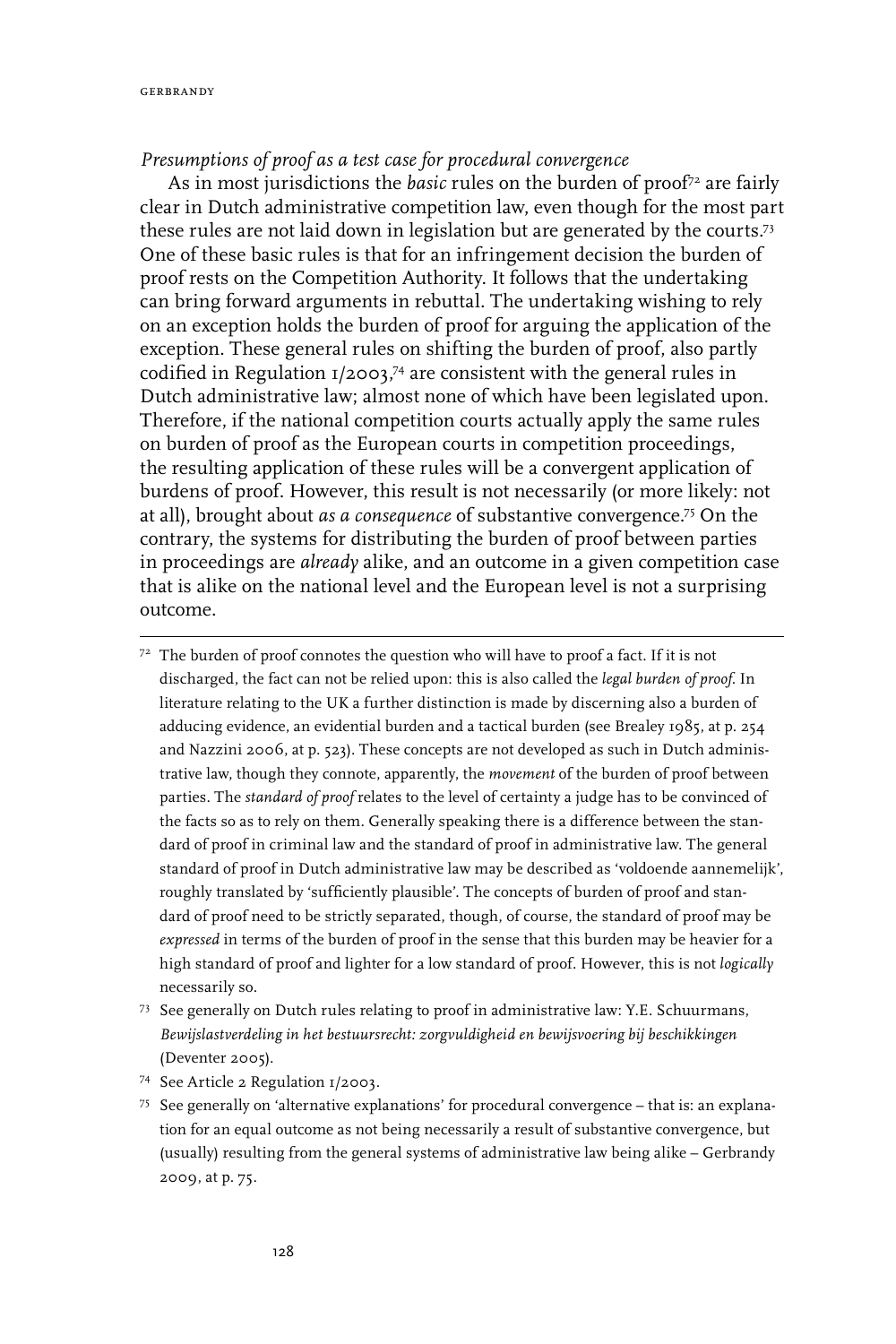However, as is well known, *presumptions of proof* change the general picture. The ECJ has formulated several of these presumptions in competition law that may be relied upon by the Commission.<sup>76</sup> Generally a presumption of proof means that the party on whom the burden of proof rests – the Competition Authority in an infringement case – may rely on fact B as to be proven, when it is fact A that *is* actually proven. The discharge of the burden of proof (to the requisite standard of proof) of fact A means that there is a legal presumption of fact B. It is then up to the other party to rebut either fact A or fact B; actually, since fact B has not been proven positively in the first place, it is to the other party to either positively prove (in terms of logics) that fact B is not, or to rebut fact A. Such a presumption changes the distribution of the burdens of proof from one party to another. Presumptions of proof can thus be seen as constituting a test case for substantiating the hypothesis that procedural law follows substantive law. If indeed the presumptions of proof that have been formulated by the ECJ are used by the Dutch administrative competition courts, this might well be a strong argument to support the general thesis.

## *Presumption of causality in concerted practices*

One such presumption in competition law and its application in Dutch competition law can illustrate the several ways in which procedural judicial convergence can take place. The *presumption of causality* is laid down in caselaw of the ECJ concerning concerted practices as covered by Article 81 EC. For an infringement decision to be upheld the three elements of concerted practice must be fulfilled; it is the Commission on whom the burden of proof would normally rest. The elements that must be met are, firstly, that there is collusion, secondly that there is a competition law-sensitive conduct on the market (an increase or decrease in prices for example), and thirdly, that a causal link between these two elements must exist.77 Concerted practices are notoriously hard to prove, because what might be seen as anticompetitive conduct on a market may actually be economically sound behaviour that is not based on collusion at all. However, where anti-competitive collusion and market conduct are proven (the first and second element), the causal link – meaning that it was *this* collusive action that led to *this* increase

 $7<sup>6</sup>$  See for example on the presumption that having participated in an anti-competitive meeting includes participation in the anti-competitive behaviour: A. Capobianco, 'Agreements, Concerted Practices (Horizontal Side)' in *EC Competition Law: A Critical Assessment* (Portland, 2007) 25-80, at p. 37; or the presumption that above a 50% market share there is a dominant position. Safe havens, given by market share thresholds may also act as presumptions of proof, but usually these work to protect undertakings, and they do not necessarily *change* the burden of proof.

<sup>77</sup> See Case C-49/92 P *Anic Partecipazioni* [1999] ECR I-4125.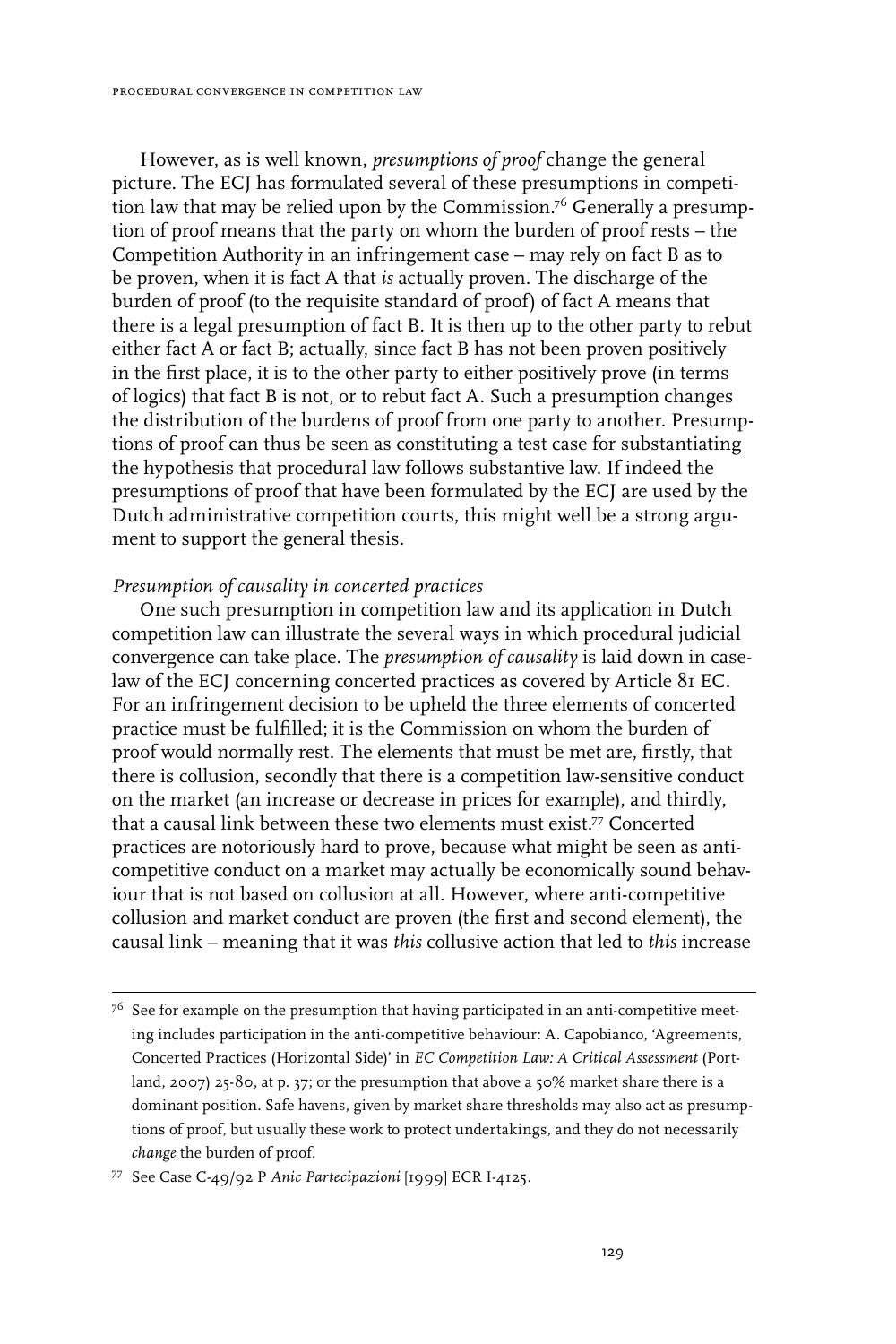in price – it is supposed to exist. In other words, there is a *presumption* of causality in these cases.78

This presumption plays a role in one of the high profile Dutch competition law cases, a case in which several undertakings in the mobile telecommunications sector (the Mobile Operators) were fined heavily for having violated both Article 81 EC and the equivalent provision of the Competition Act. The undertakings were fined for having coordinated their market behaviour regarding pricing components in their relationship with dealers reselling their product to consumers. They were said to have met at a roadside restaurant, where, at the very least, pricing issues were discussed.79 There were several very interesting points of law raised in the proceedings before the district court and in appeal, but I will focus here on the role of the presumption of proof of causality. One of the questions posed by the Appeals Tribunal to the ECJ also focuses on this point. $80^\circ$ 

### *Application through spontaneous parallelism by the District Court*

The district court in first instance proceedings against the infringement decision of the Competition Authority had applied the presumption of causality to the facts of the case without asking the question (at least not explicitly in its judgment) as to whether or not national administrative law had room for such a presumption of causality.<sup>81</sup> In essence, this is a clear example of spontaneous judicial convergence in the form of parallelism: the national court applies the European procedural rule in a national environment because of the underlying substantive convergence. It uses the presumption of proof not only for the aspect of the case concerning the decentralised EC law, but also to the national aspects of the case *as if it were* a procedural rule of national law. Of course, as mentioned above, the two aspects of the case – Community law or national law – can in reality hardly be separated; at the very least it would be totally impractical to use the presumption of proof when applying Article 81 EC, but not when applying the equivalent Article 6 of the Competition Act, especially when these provisions are applied jointly. However, theoretically such an outcome would be possible.

## *Application trough the principle of effectiveness or through the concept of concerted practice*

The Appeals Tribunal was not sure about applying the EC-law presumption as a national procedural rule, however, and therefore turned to the ECJ

<sup>78</sup> See Case C-49/92 P *Anic Partecipazioni*, op. cit.

<sup>79</sup> See decision of the Competition Authority of 30 December 2002, in Case 2658, *Mobiele Operators*.

<sup>80</sup> See Case C-8/08 *T-Mobile*, 6 April 2009, n.y.r.

<sup>81</sup> District Court Rotterdam 13 July 2006, *Mobiele Operators (*LJN: AY4035).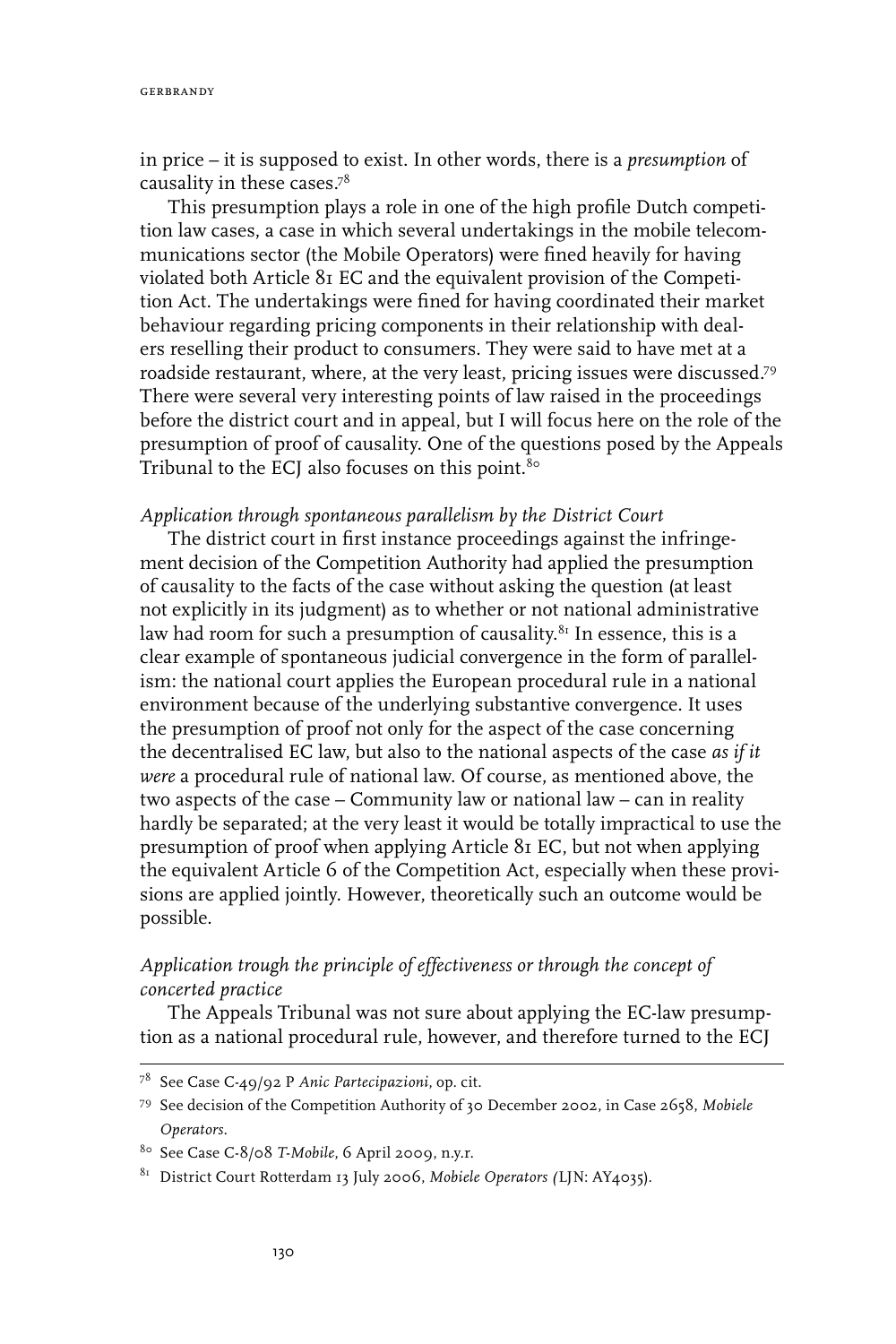in preliminary proceedings. It asked the ECJ the question (among other interesting questions) as to whether such a procedural rule of EC competition law should also apply in the decentralised application of EC competition law. It must be noted that the Appeals Tribunal apparently holds that such presumption of proof is *not* necessarily in line with national administrative law and the general rules on shifting the burden of proof; a question that did not arise before the district court. Following the EC-presumption would therefore be a clear example of convergence. The Appeals Tribunal sketches two possible routes through which the EC presumption may have to be applied in a national procedural environment in which EC competition law is applied, both different from the one taken by the district court in first instance.<sup>82</sup>

The first route that the Appeals Tribunal points to is the route of convergence through application of the EC-principle of effective judicial protection or the principle of effectiveness. The concept of procedural autonomy brings with it that it is generally national procedural rules, including rules on the burden of proof, which will be applied in national court proceedings, also when the decentralised application of EC competition law is at stake. But procedural autonomy is, of course, hemmed in by the requirements of equivalence and effectiveness. $\emph{^{83}}$  This means, among other things, that when the application of the national rules on evidence will make the application of EC competition law ineffective, the national rule will have to be set aside. In this case, this would occur if the application of the national rules on the burden of proof would seriously undermine the effectiveness of EC competition law. Opinions on this point may differ – is the effectiveness of EC competition law very much at stake when the presumption of causality is *not* applied – but the ECJ did not (have to) rule on this point. As set out in section 3 above, a corollary to application of the EC law principle of effectiveness is that a resulting positive ruling by the ECJ holding that indeed the national rule on burden of proof should be set aside, and the EC presumption of proof relating to causality in concerted practice cases should be applied, needs further steps for application of the same Europeanised rule of proof for the national aspects of the case. That is, a spill-over effect is needed to apply only one rule on burden of proof – the European rule – to a case that is based both on national competition law and EC competition law.This is not the route taken by the ECJ, however.

The ECJ follows the second route the Appeals Tribunal sketches: this is the possibility that the presumption of proof as formulated by the ECJ in cases concerning concerted practices is part of the *substantive concept* of a concerted practice and that therefore it should be applied in cases of

<sup>82</sup> CBb 31 December 2007, *Mobiele Operators* (LJN: BC1396).

 $83$  See above, paragraph 3, on these principles.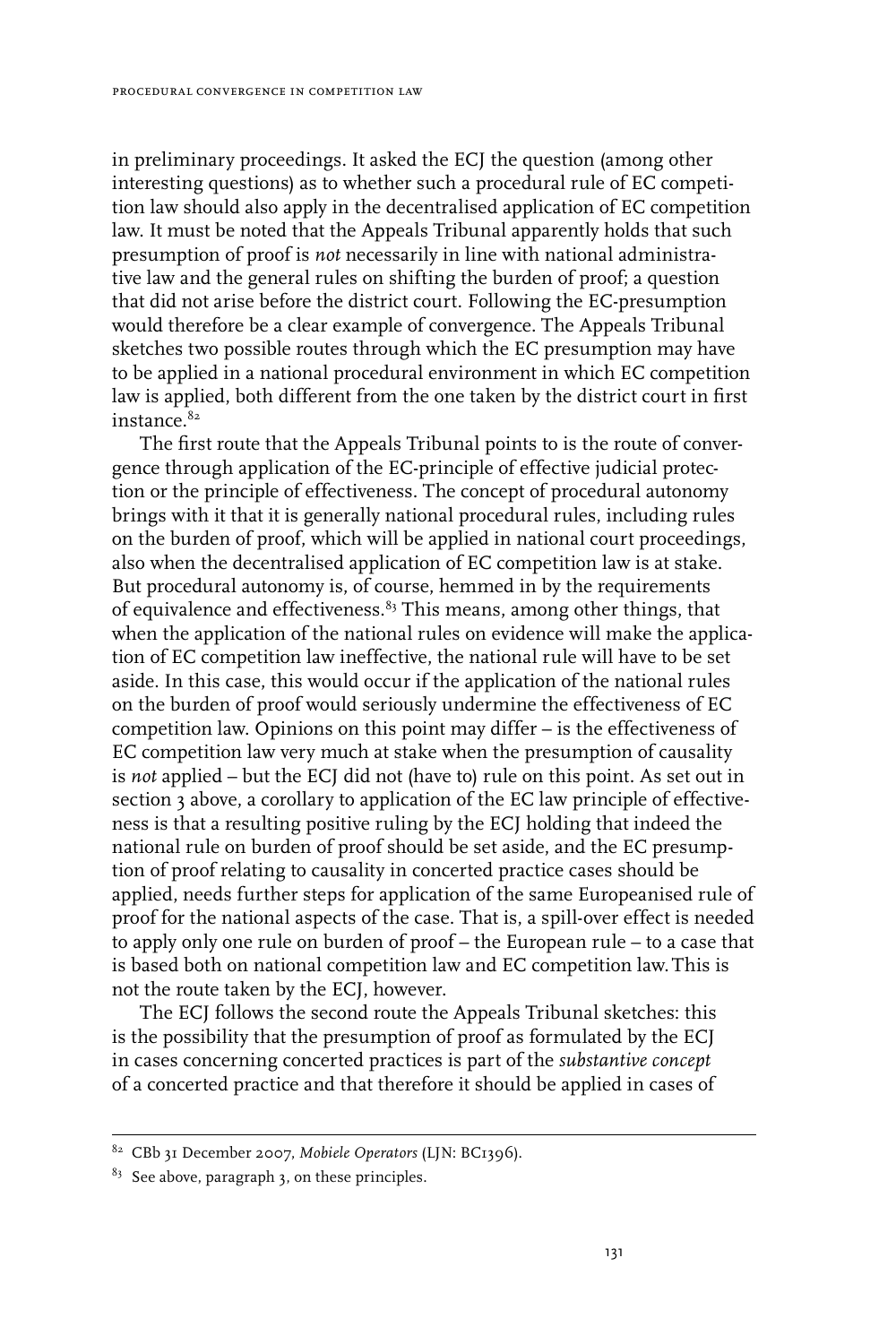decentralised enforcement of EC competition law.<sup>84</sup> The convergence following this route is easy to follow. It will bring about immediate convergence also for the national aspects of the case, because in the Dutch Competition Act the definition of the concept of concerted practice is laid down by direct reference to the EC concept of concerted practice: the legislator has made use of a legal bypass. Therefore, where the presumption is inherent in the concerted-practice concept, it applies equally to the national concept of concerted practice. From the point of view of EC competition law, this convergence to the national aspects of the case is *spontaneous.* From the point of view of the national courts, however, its application is *obligatory*, following the statutory substantive convergence laid down in the Competition Act.

### *Resulting picture*

Wrapped up in the *Mobile Operators*-case are several ways in which procedural convergence may take place. It shows that the difference between them is not so much the result that the European rule of the presumption of proof is also applied in national competition cases, but the route leading towards that outcome. The *difference* between those routes, however, is whether or not there is *room* for autonomous reading of procedural law in national cases. Where, from the perspective of European law, there is an obligation to apply the European presumption, there is no room for national procedural law; at least not in cases where EC competition law is applied but practically neither in national cases. But where the route is governed by spontaneous convergence, the result might still be the application of the European presumption of proof, both in 'European' and in national cases, but by a spontaneous act of the court.

## **5 The Wider Picture and Conclusions**

The analysis above leads to an easy assumption that the central question of this contribution – does substantive statutory convergence lead to spontaneous judicial procedural convergence – can be answered in the affirmative when it comes to Dutch administrative competition law. It is certainly true that in the abovementioned examples – in the way the competition complaint is viewed and in the specific presumption of proof in concerted-practice cases – substantive convergence is followed by convergence in procedural administrative law. This might lead to the conclusion that these examples support the overall thesis of a developing procedural *ius commune*. However, the picture that is painted here is not complete. As the example of standing rights for an individual complainant before the Competition

<sup>84</sup> Case C-8/08 *Mobile Operators*, 6 April 2009, n.y.r.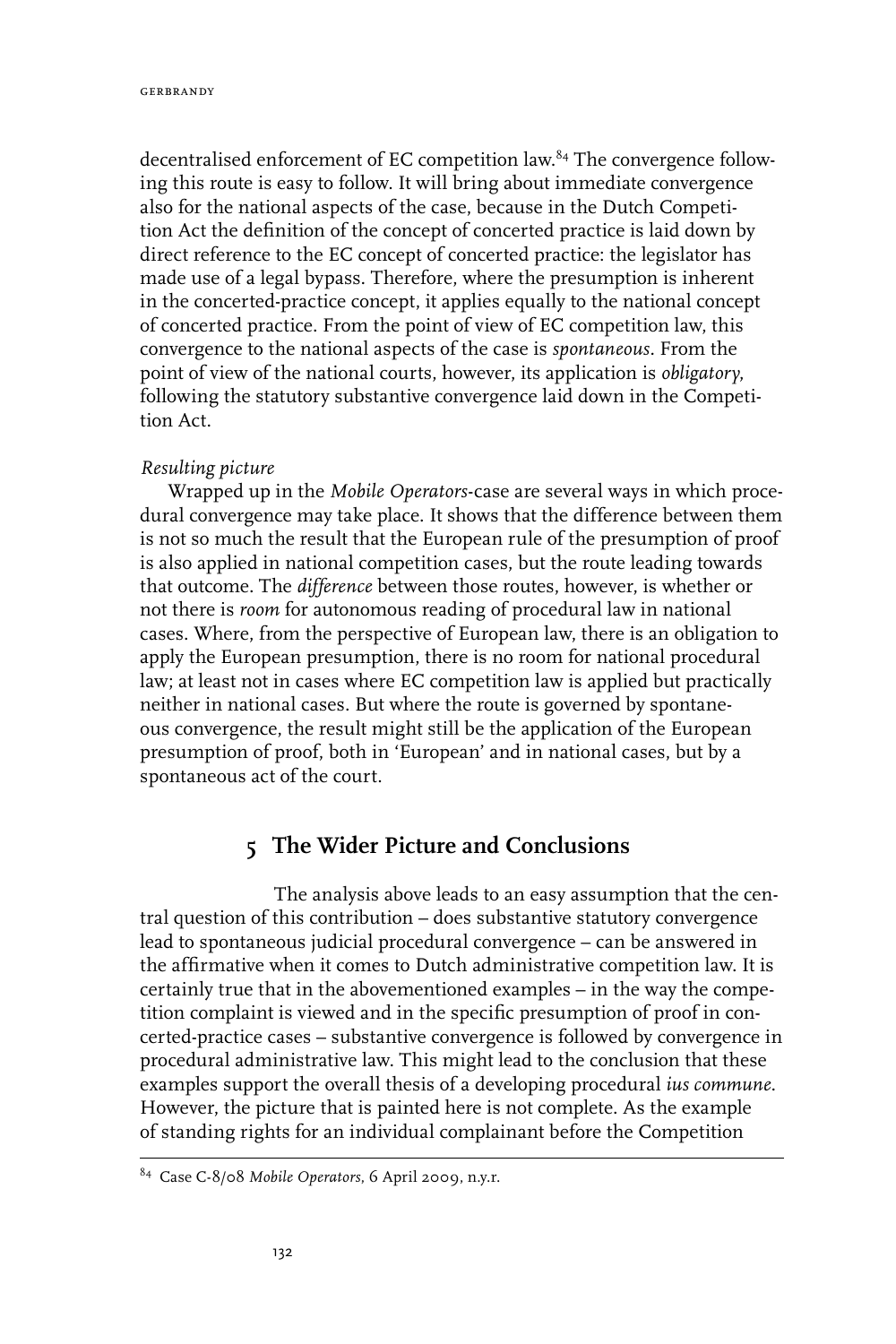Authority shows, the instances of convergence are offset by contrary examples, in which the substantive convergence is *not* followed by procedural convergence. And other examples can be added here. For instance, when looking at the question relating to which acts or decisions can be appealed in court a different picture emerges, one of divergence with the situation on the European level. Some decisions of the Competition Authority that are equivalent to those of the Commission and would be contestable before the CFI and ECJ, cannot be appealed before the Dutch administrative competition courts. Also for judicial review, there seems to be a general trend in which especially the Appeals Tribunal does not necessarily follow the way judicial review in European competition cases is undertaken by the CFI and  $ECI.<sup>85</sup>$ 

What does this imply for the thesis of a developing procedural *ius commune* as was discussed in paragraph 3? One could easily state that it does not bode well for those with warm and fuzzy feelings towards such a *ius commune*. As has been shown (and also substantiated by others in relation to other areas of administrative law) $86$  it seems that instances of procedural convergence do happen. But the question remains as to whether these instances are the proverbial tip of an iceberg and will be followed by many others currently below the waterline, or if these instances remain isolated, cold, islands. It must be pointed out that in general the Dutch climate for procedural convergence is fairly mild: the systems of administrative law in general do not diverge sharply (though of course, there are differences).<sup>87</sup> Also, the Dutch legal system has been described as classically very open towards outside influences.<sup>88</sup> Outside influence by European law indeed is generally accepted by the national courts as non-problematic, as can be learned from the fact that the Netherlands' judiciary seems to be one of the only European judiciaries to accept the European concept of supremacy without question. Also, the substantive provisions of Dutch national competition law have been explicitly modelled on EC competition provisions and the preparatory works refer to the judgments of the Court and decisions of the Commission as pointers for leading the way, at least for substantive competition law. All these circumstances point to a favourable climate for bottom-up judicial procedural convergence. As has been shown, indeed such examples of bottom-up convergence can be found, though this conclusion cannot be held across the board of procedural competition law in the Dutch adminis-

 $85$  For both these examples, and others, see extensively: Gerbrandy 2009.

<sup>86</sup> See the literature mentioned above, among others: Legrand 1996; Hilson 2003.

<sup>87</sup> See for example: H. Battjes, *Europees recht effectueren. Algemeen bestuursrecht als instrument voor de effectieve uitvoering van EG-recht* (Alphen a/d Rijn 2007) 47-72.

<sup>88</sup> See M. Claes and B. De Witte, *The European Court and the National Courts – Doctrine and Jurrisprudence: Legal Change in Its Social Context,* (Oxford 1998) p. 171-195; J.H. Jans and M. de Jong, *The Europeanisation of Administrative Law* (Aldershot 2002).